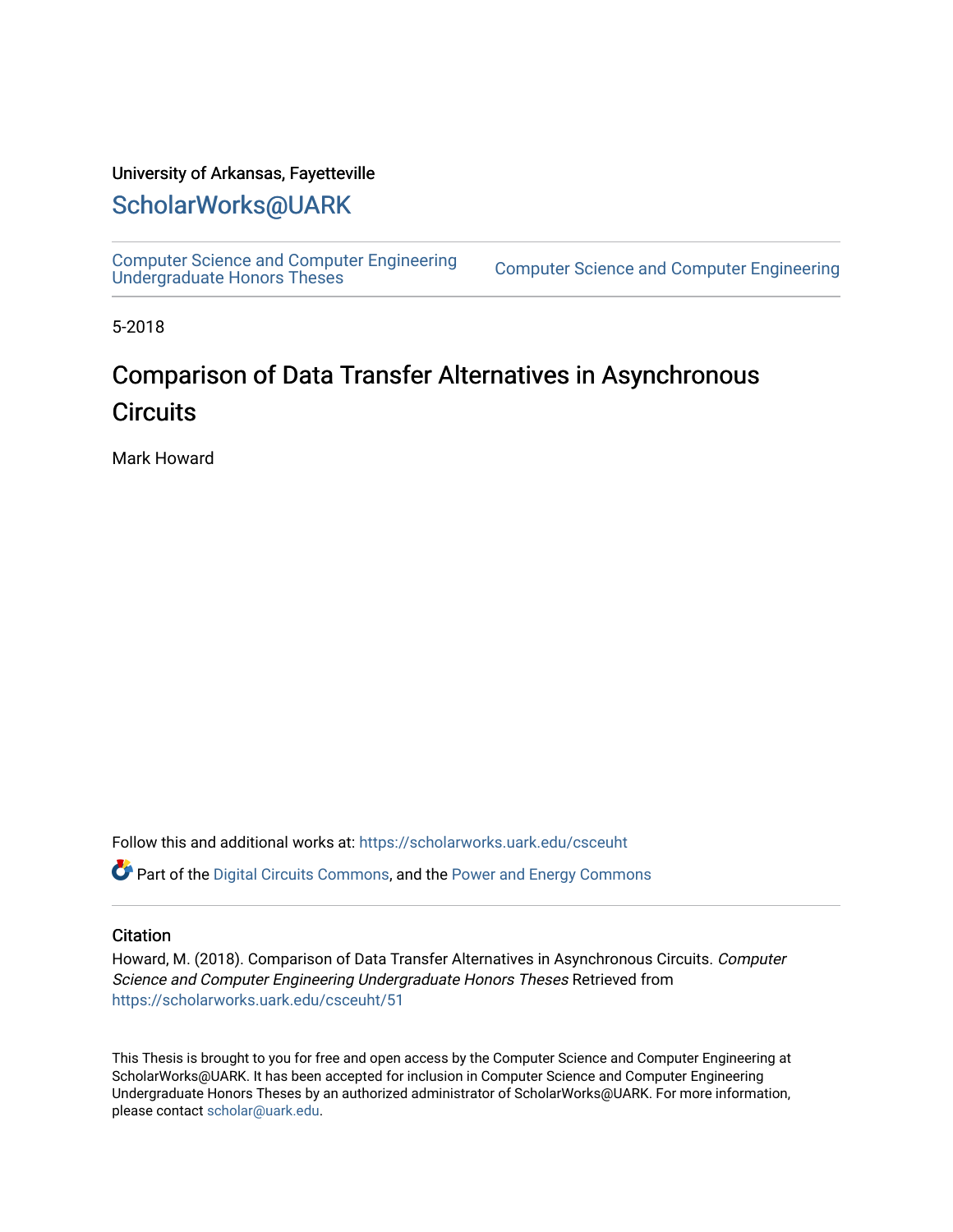Comparison of Data Transfer Alternatives in Asynchronous Circuits

A thesis submitted in partial fulfillment of the requirements for the award of Honors for Bachelor of Science in Computer Engineering

by

Mark Howard University of Arkansas

May 2018 University of Arkansas

\_\_\_\_\_\_\_\_\_\_\_\_\_\_\_\_\_\_\_\_\_\_\_\_\_ \_\_\_\_\_\_\_\_\_\_\_\_\_\_\_\_\_\_\_\_\_\_\_\_\_

This thesis is approved for recommendation to the Honors College.

Jia Di, Ph.D. Honors Advisor and Committee Member

\_\_\_\_\_\_\_\_\_\_\_\_\_\_\_\_\_\_\_\_\_\_\_\_\_

Patrick Parkerson, Ph.D. David Andrews, Ph.D. Committee Member Committee Member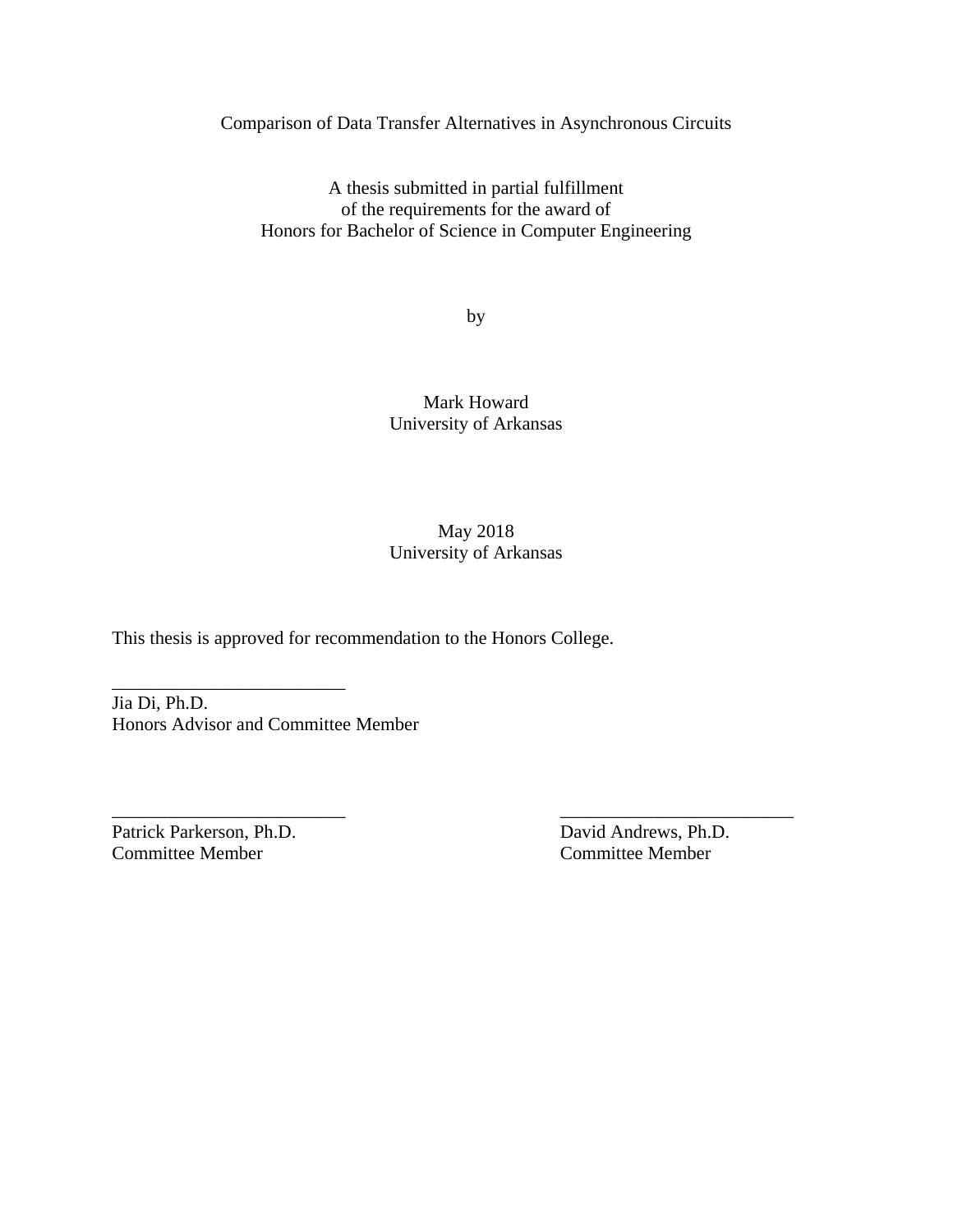©2018 by Mark Howard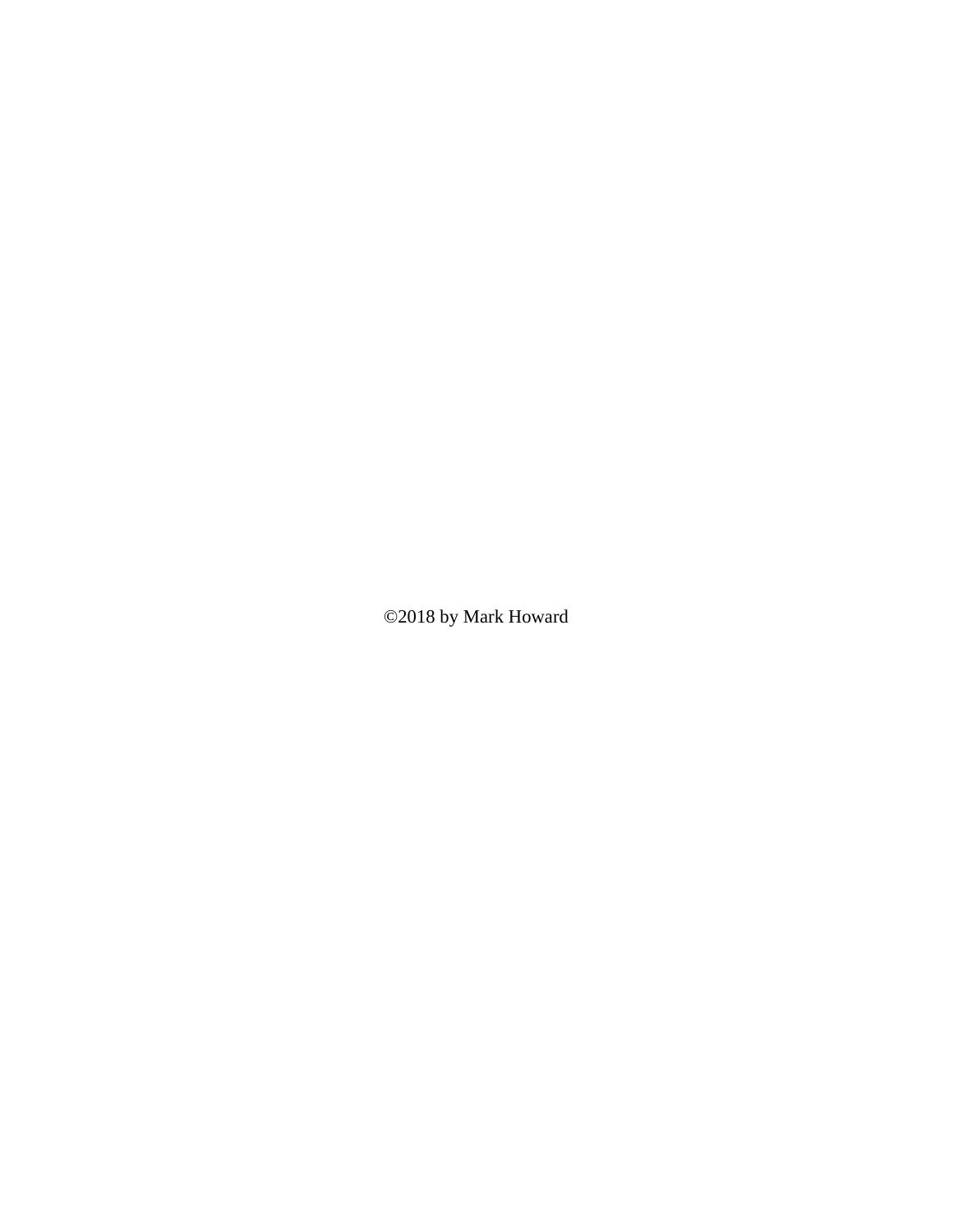### **Abstract**

Digital integrated circuits (ICs) have become progressively complex in their functionality. This has sped up the demand for asynchronous architectures, which operate without any clocking scheme, considering new challenges in the timing of synchronous systems. Asynchronous ICs have less stringent environmental constraints and are capable of maintaining reliable operation in extreme environments, while also enjoying potential benefits such as low power consumption, high modularity, and improved performance. However, when the traditional bus architecture of synchronous systems is applied to asynchronous designs, handshaking protocols required for asynchronous circuit operation result in significantly increased power consumption, offsetting the low power benefit of asynchronous designs. In this thesis, NULL Convention Logic is used to implement two data transfer alternatives to the bus, and their performance is compared to that of the prevailing bus architecture. According to the results, both of these proposed architectures demonstrate power-saving qualities while sacrificing area, indicating potential utilization in power-constrained applications where speed is not a prioritized design constraint, as in Internet of Things (IoT) devices.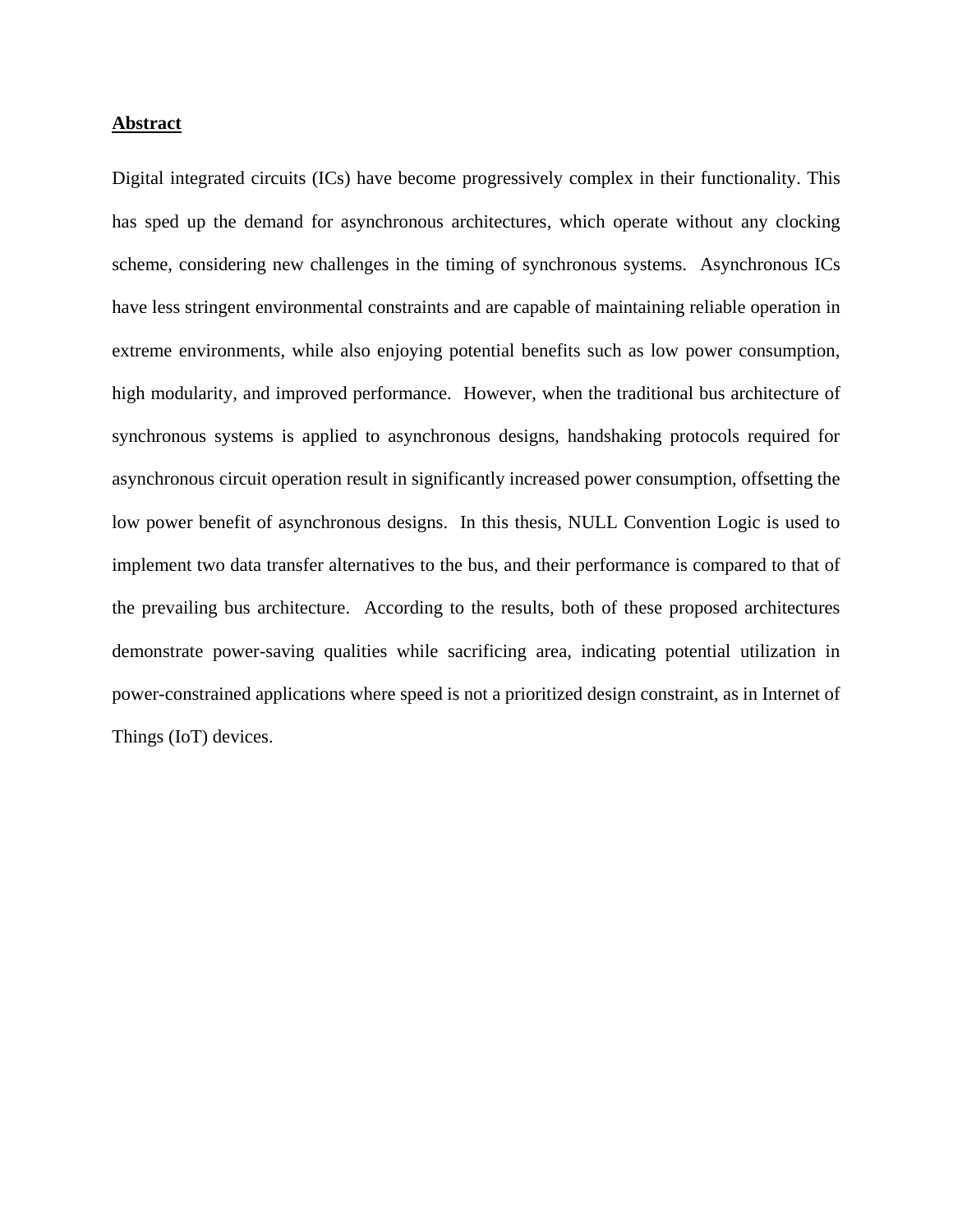# **Acknowledgements**

This research is supported by both NSF Award ECCS-1607285 and a University of Arkansas Honors College Research Grant. Additionally, I would like to thank Dr. Jia Di for his guidance in this research project and my fellow lab colleagues that assisted me in the completion of this thesis. To my family and friends, I cannot thank you all enough for your support through my undergraduate career, despite the obstacles that were presented along the way.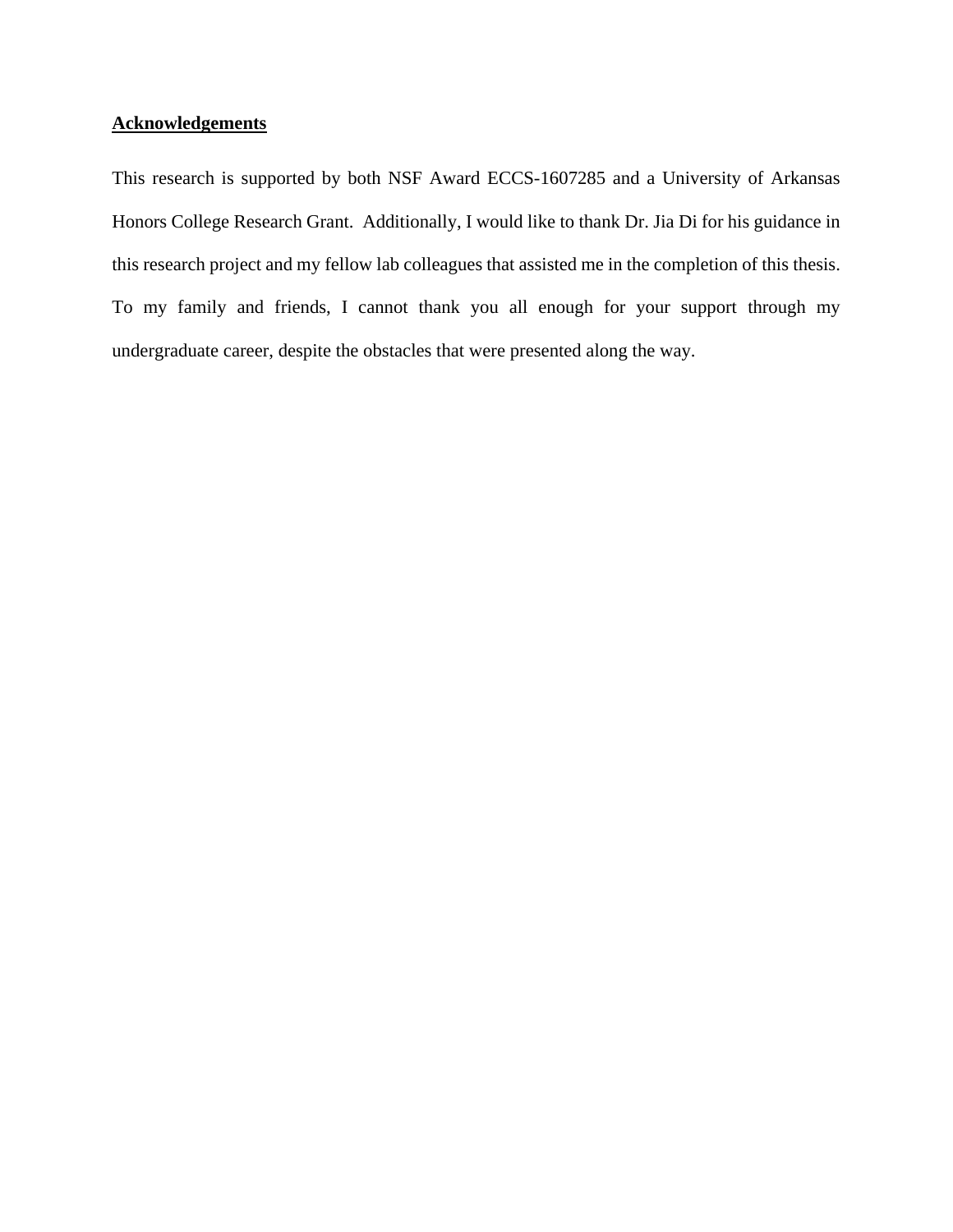# **Table of Contents**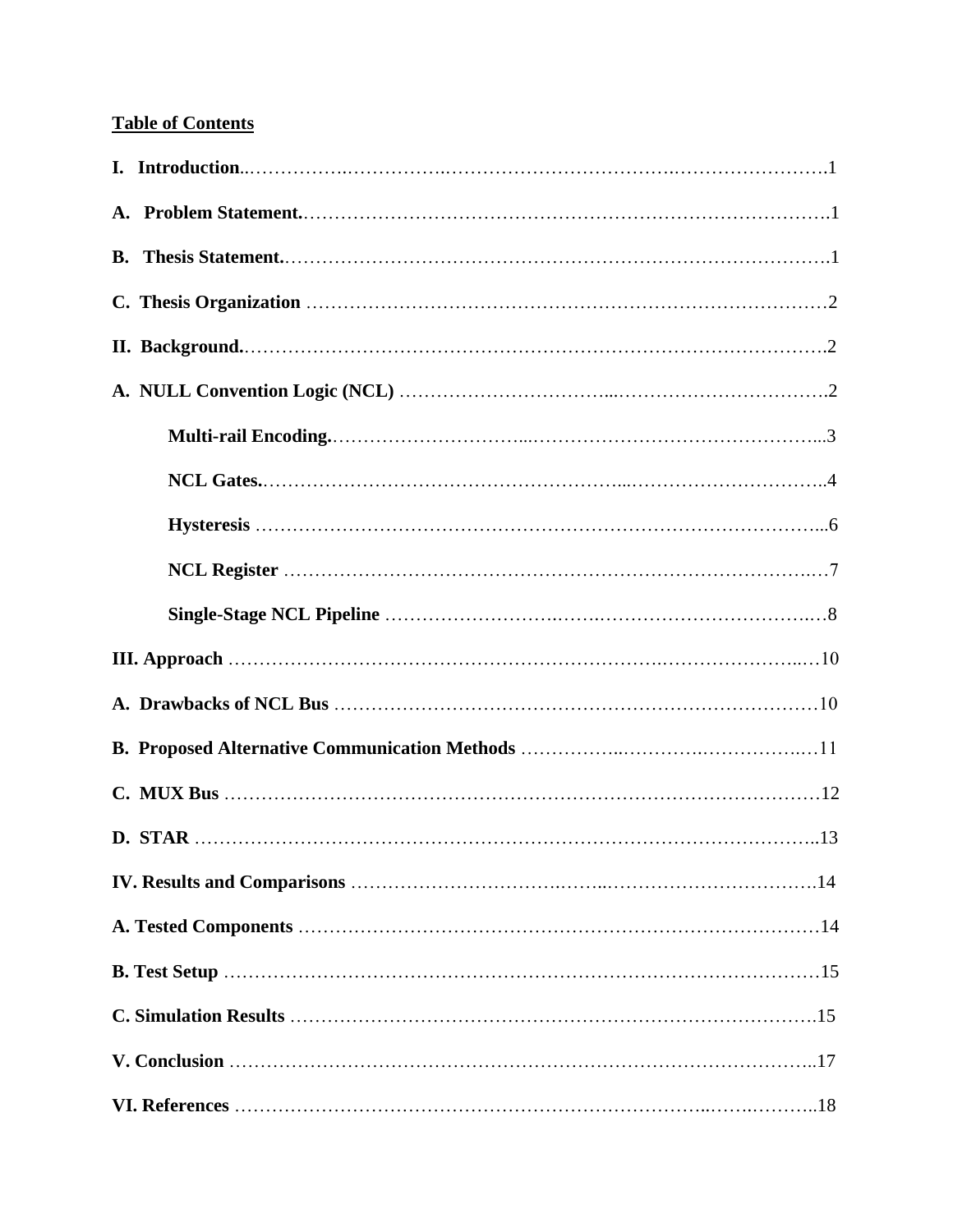# **List of Tables**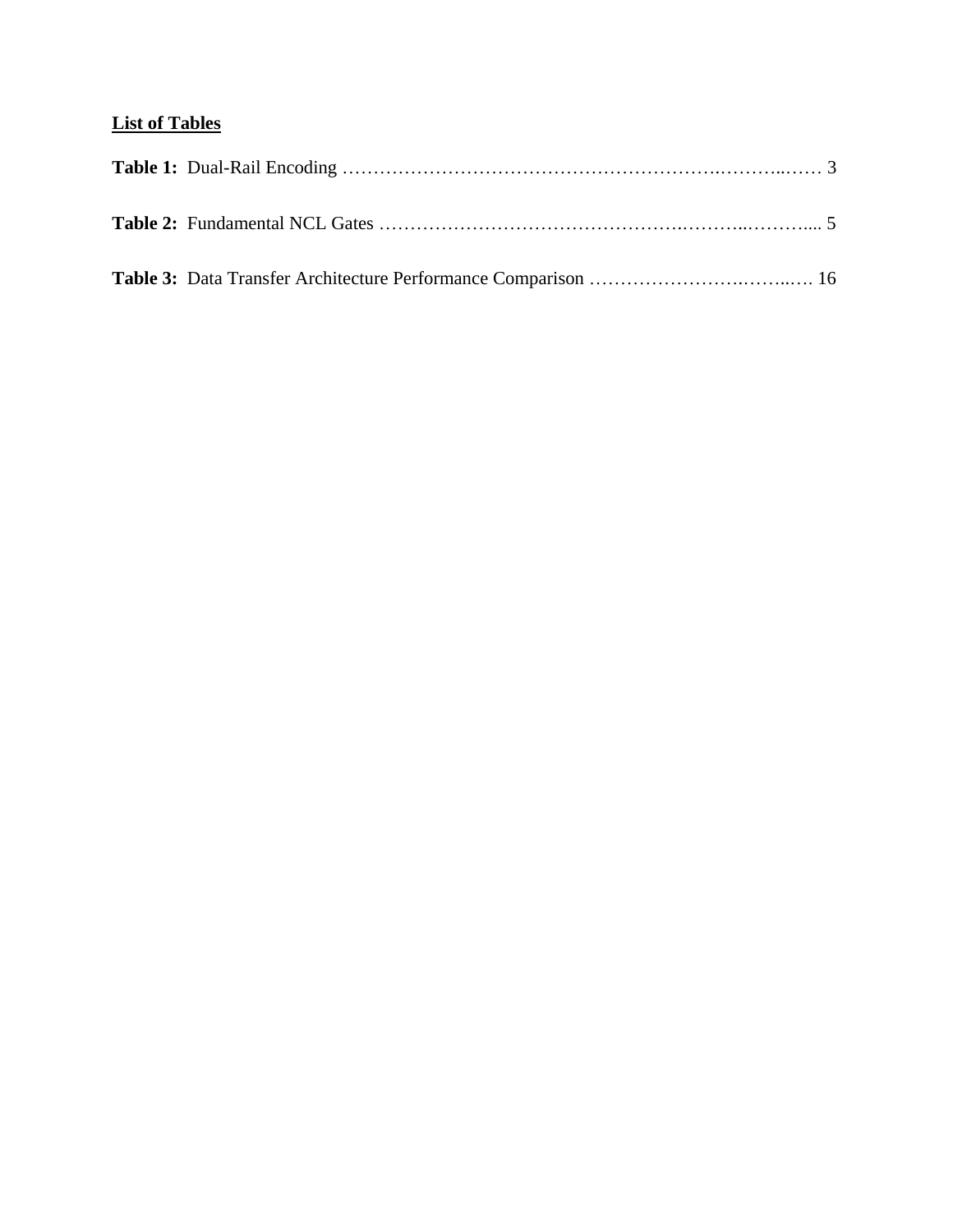# **List of Figures**

| Figure 1: NCL Threshold Gates (a) TH34 Gate (b) TH34w32 Weighted Gate (c) TH12b Inverting |
|-------------------------------------------------------------------------------------------|
|                                                                                           |
|                                                                                           |
|                                                                                           |
|                                                                                           |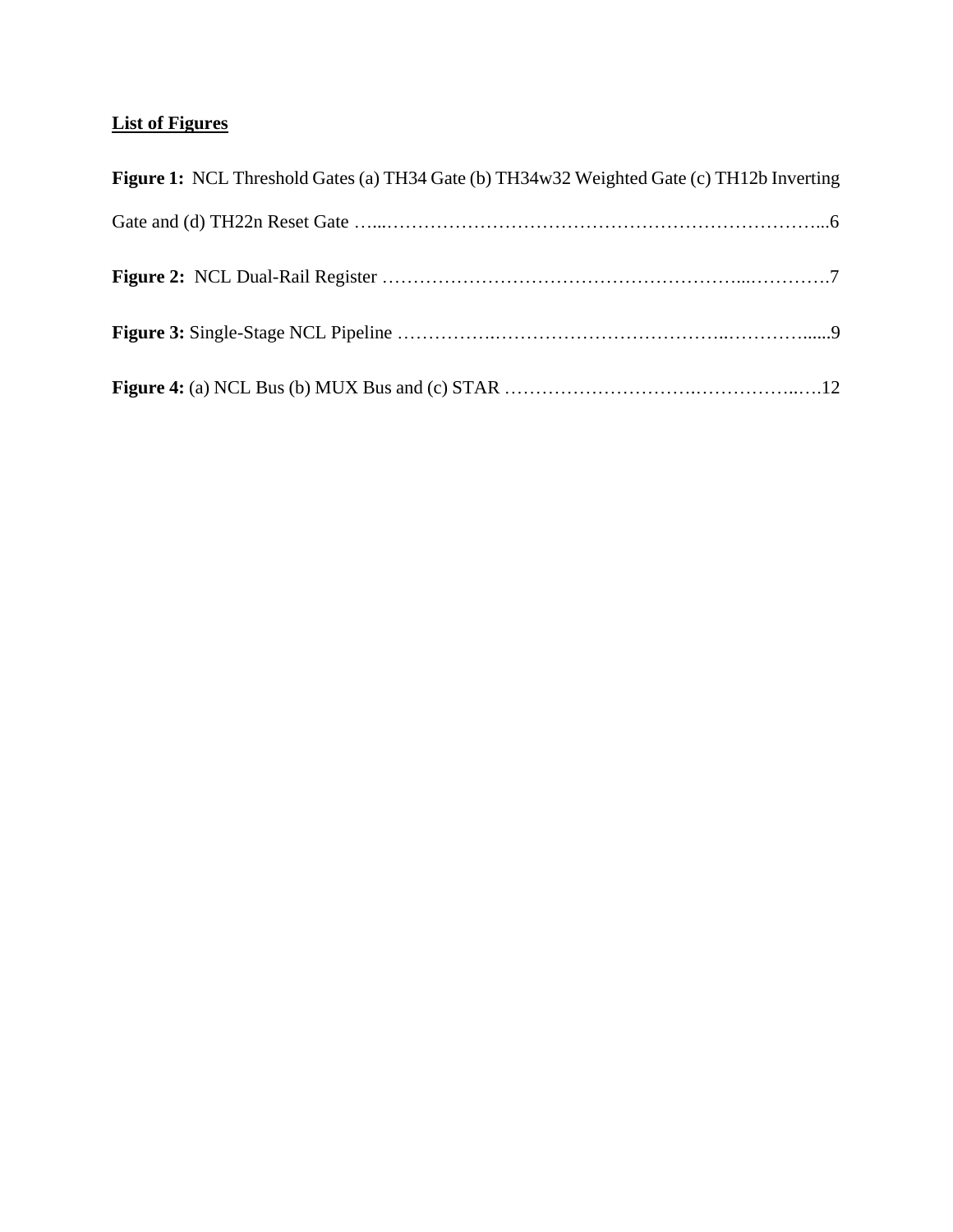#### **I. Introduction**

#### **A. Problem Statement**

Increasingly complex functionality of digital integrated circuits, issues with clock skews, power consumption, and variabilities in process, voltage, and temperature have arisen out of tightening design constraints and have led to an increased demand in circuits that are designed with asynchronous logic. Asynchronous ICs are capable of dependable operation in less than ideal environments and present opportunities for power consumption reduction, thanks to the handshaking protocols that are implemented in lieu of the typical synchronous clock architecture [1]. Because of the natural design differences between synchronous and asynchronous systems, some design commonalities for synchronous systems have qualities that hinder performance when utilized in asynchronous systems, such as the typical bus architecture for intercomponent data communication. Bus data transfer architecture is applied regularly in synchronous systems as a means for efficient data transfers, but this method is costly in terms of power consumption when implemented in asynchronous systems that utilize multi-rail encodings. This negative characteristic is the result of a network of pull-down resistors that are attached to bus wires to allow propagation of NULL or spacer cycles between data transfers.

### **B. Thesis Statement**

In response to the issues presented above, which arise from applications of synchronous design methodologies in asynchronous systems, this thesis presents and implements two new data transfer architectures as alternative communication methods for asynchronous systems designed with NULL Convention Logic (NCL). These architectures are all constructed in the IBM 130nm CMOS semiconductor process, and while there is additional overhead in terms of performance,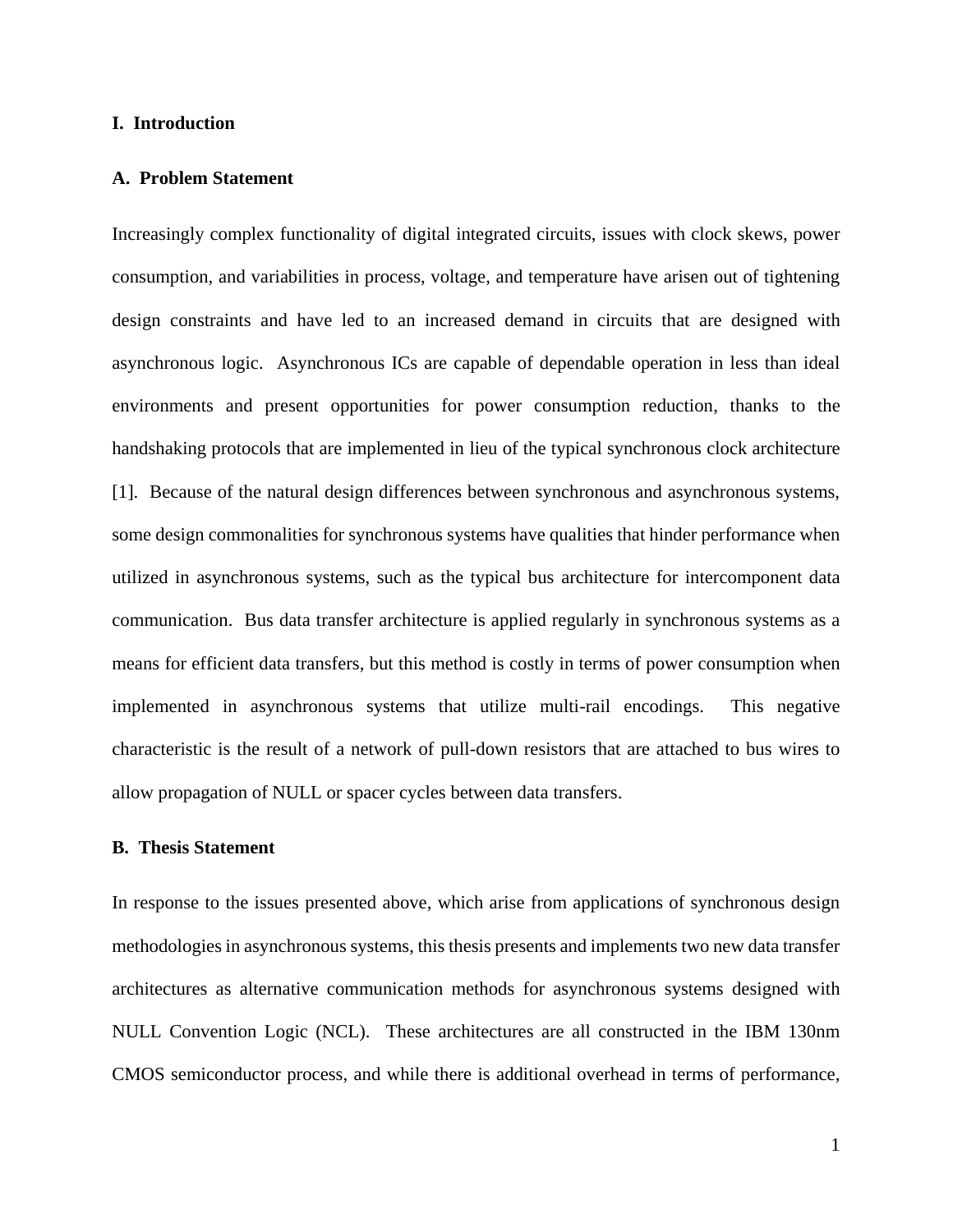simulation results for the alternative architectures demonstrate serious improvements in power consumption when compared to the standard bus architecture.

#### **C. Thesis Organization**

Chapter 2 elaborates on background information pertinent to the understanding of key components and characteristics of asynchronous designs: NULL Convention Logic and specifically multi-rail encodings, hysteresis, and threshold gates. Chapter 3 explains the proposed architectures, MUX bus and STAR, and the drawbacks of the prevailing bus architecture. Chapter 4 discusses the results of simulations of the three aforementioned architectures and indicates situations where these specific architectures could capitalize on their strengths. Chapter 5 summarizes the extrapolations that can be made based off of the simulation results and places responsibility on chip designers to weigh in on characteristics of each architecture when deciding on a data communication method.

#### **II. Background**

#### **A. NULL Convention Logic (NCL)**

Distinct from traditional synchronous systems that utilize a global clocking architecture to implement basic circuit operation, systems that are designed asynchronously make use of handshaking protocols to accomplish data communication, data requests, and normal circuit operation. Implementation of normal circuit operation and communication without the overhead clocking architecture present in synchronous systems provides a number of advantages to circuits with asynchronous design conventions. These benefits range from more flexible timing constraints, increased energy efficiency, improved modularity, and average-case performance.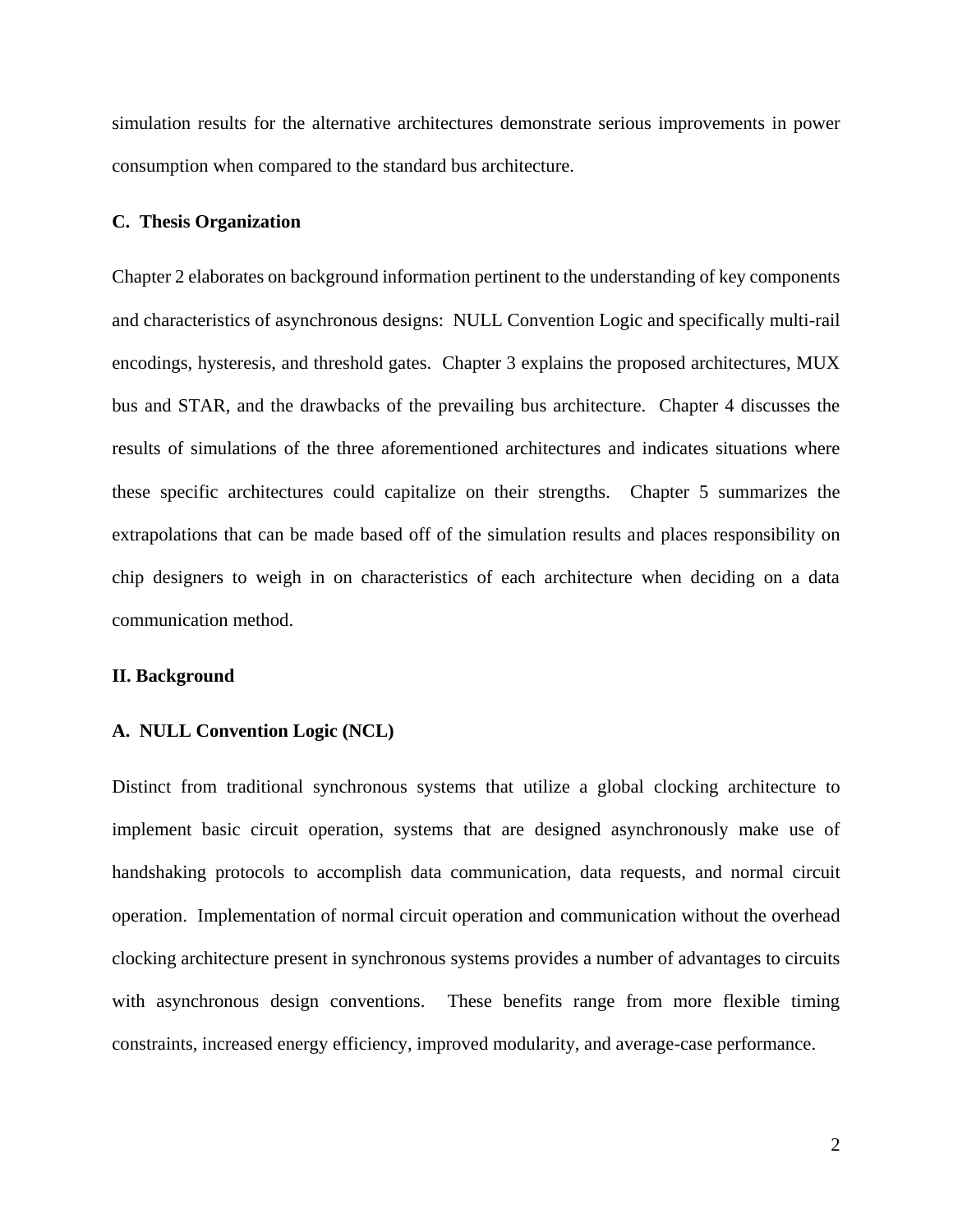### **Multi-Rail Encoding**

NULL Convention Logic (NCL) is a quasi-delay-insensitive (QDI) design methodology for asynchronous circuits. Where synchronous designs encode a single bit of data with one wire, NCL implements multi-rail encodings, meaning multiple wires are used to represent a single bit of data. The most common encoding method in NCL is dual-rail encoding, which uses two wires to represent the equivalent logic '1' and logic '0' Boolean values of synchronous systems [2]. These individual wires are referenced as either *rail0* or *rail1* of an NCL signal, which represent Boolean logic '0' and logic '1,' respectively. The value of a single rail is manipulated by referencing individual rails of an NCL signal. For example, *signal(i).rail1* references *rail1* of bit *i* in an NCL dual-rail vector named *signal*. Additionally, rails of an NCL signal are mutually exclusive, meaning only one of the two rails can be asserted at a time, and this allows for the representation of 3 valid states and 1 invalid state in dual-rail logic as described in Table 1. Asserting *rail1* of an NCL signal corresponds to a DATA1 output, and asserting *rail0* of an NCL signal corresponds to DATA0. Asserting neither of the rails results in a NULL output. Since these rails are mutually exclusive, asserting both rails equates to an INVALID state that should not occur during normal circuit operation of an asynchronous system designed with dual-rail NCL [3].

Table 1. Dual-Rail Encoding

|              | <b>NULL</b> | DATA0 | <b>DATA1</b> | <b>INVALID</b> |
|--------------|-------------|-------|--------------|----------------|
| <i>rail0</i> |             |       |              |                |
| rail1        | U           |       |              |                |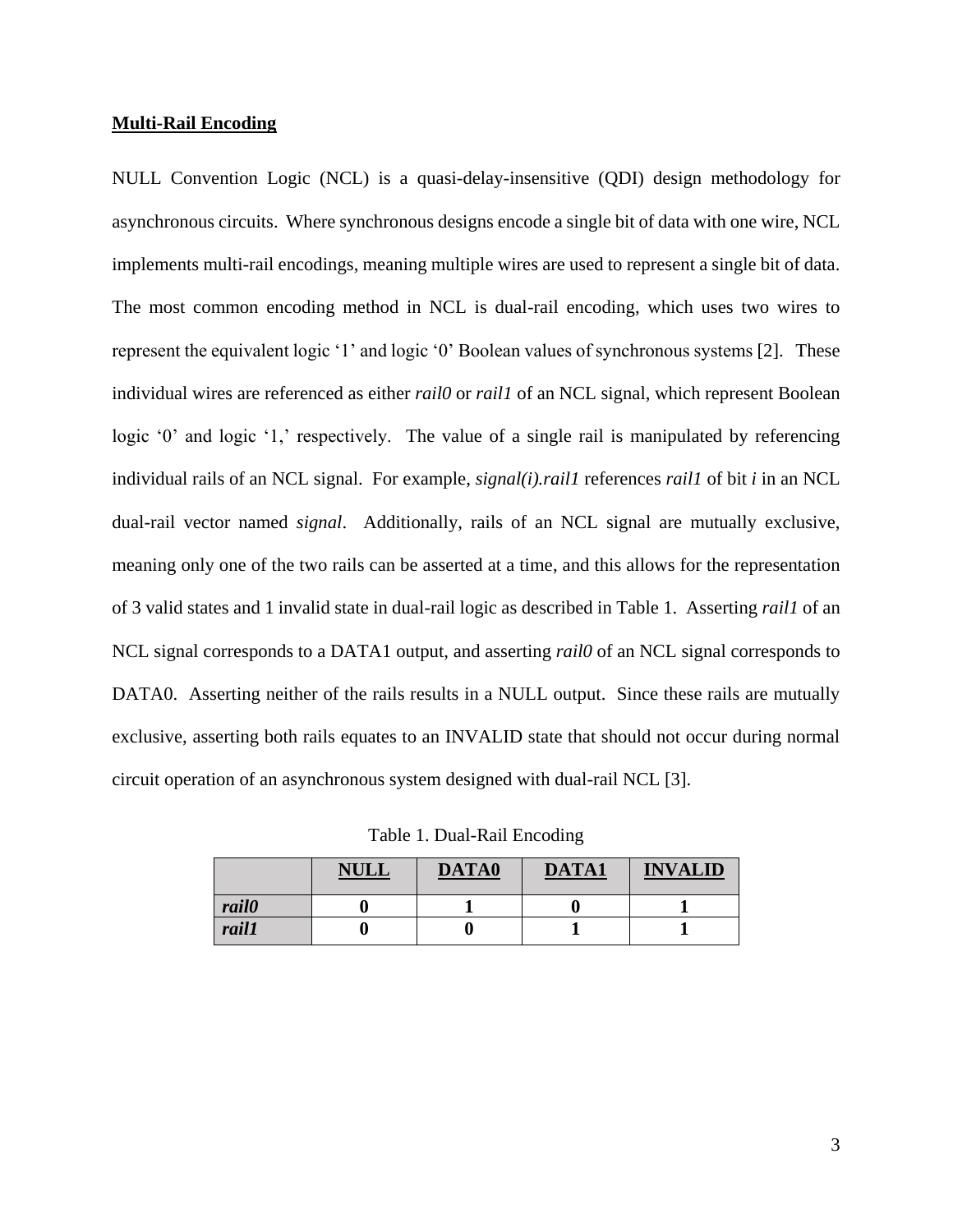#### **NCL Gates**

NCL can be implemented structurally in the VHDL hardware description language by using 27 fundamental NCL logic gates. These gates are called threshold gates, and the Boolean functionality that each gate implements is depicted in Table 2. These gates are named for the method in which the gate output is evaluated, implying that a certain amount of a gate's inputs must be asserted before the gate output will transition from logic '0' to logic '1.' These threshold gates range from two to four inputs, and each gate executes a unique Boolean operation such that they comprise all combinations of four or fewer inputs [4]. Each threshold gate uses a naming format that simultaneously identifies the number of inputs, the threshold value, and any input weights for that specific gate. The format is THmn, where the threshold value, *m*, ranges from 1 to *n*, *n* being the number of single-bit inputs. Therefore, these gates do not necessarily accept a full dual-rail signal as an input, but rather, a gate can accept *rail1*, *rail0*, or both rails of an NCL dual-rail signal. As mentioned previously, inputs to threshold gates may be weighted differently, resulting in a naming change that reflects the alteration. When a threshold gate has weighted inputs, a *w* follows the *n* value in the gate nomenclature, and it is succeeded by the weight values. These values identify the appropriate weight for each input, beginning at input A. For example, a TH34w32 gate will operate similarly to a TH34 gate with the caveat that input *A* will have a weight of 3, and input *B* will have a weight of 2. Now, instead of requiring 3 of the 4 inputs to be asserted before output evaluation, as in the TH34 gate, the *m* value can be met with any combination of the weighted or non-weighted inputs. Asserting input *A* for a TH34w32 gate will assert the output since the weight of input *A* matches the threshold value of the gate. Likewise, assertion of inputs *B* and *C* would also cause output evaluation. It is important to note that surpassing the threshold value does not adversely affect the functionality of a threshold gate.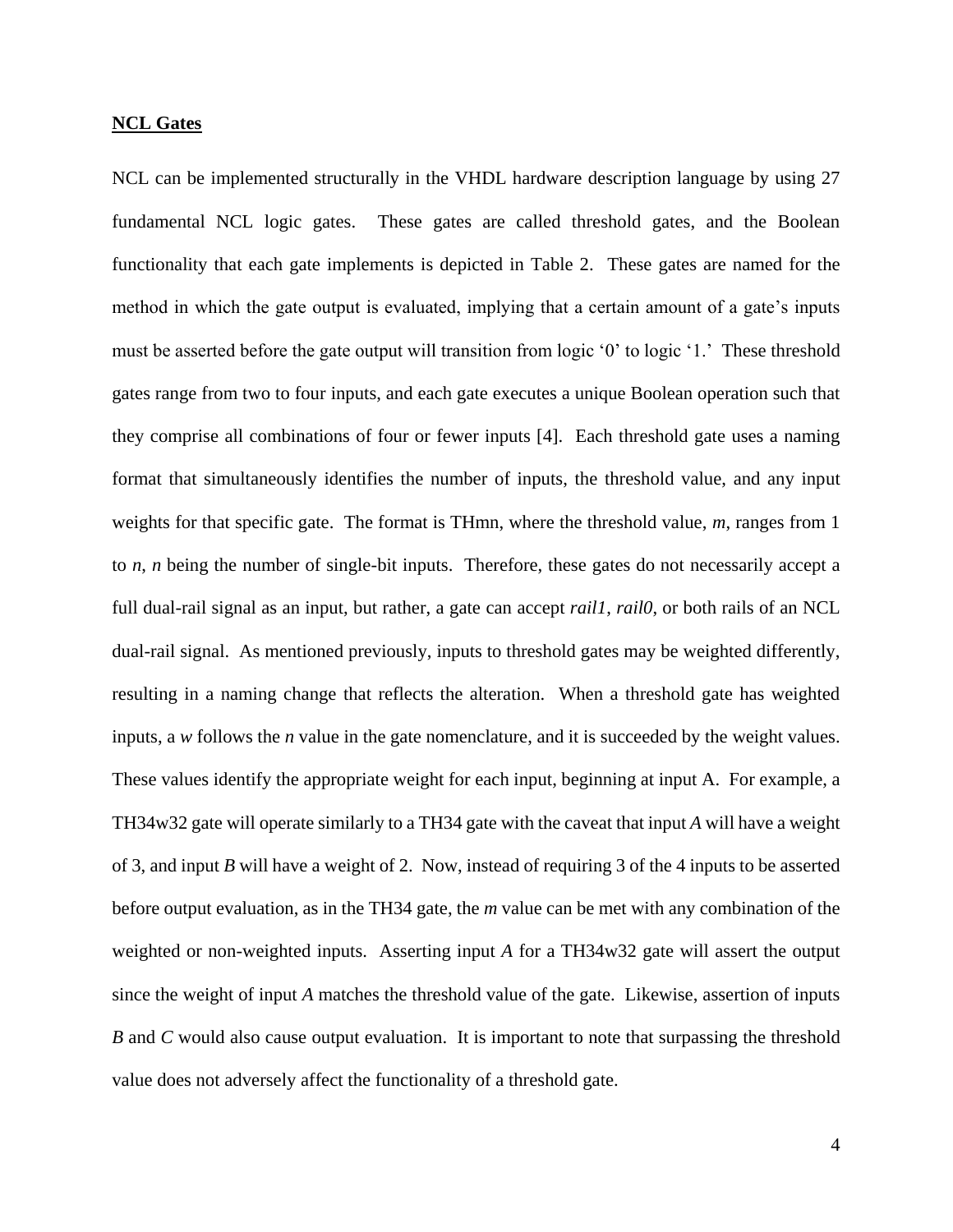| Gate                            | <b>Boolean Function</b> |
|---------------------------------|-------------------------|
| <b>TH12</b>                     | $A + B$                 |
| <b>TH22</b>                     | AB                      |
| <b>TH13</b>                     | $A+B+C$                 |
| <b>TH23</b>                     | $AB+AC+BC$              |
| <b>TH33</b>                     | <b>ABC</b>              |
| TH23w2                          | $A + BC$                |
| TH33w2                          | $AB+AC$                 |
| <b>TH14</b>                     | $A+B+C+D$               |
| <b>TH24</b>                     | AB+AC+AD+BC+BD+CD       |
| <b>TH34</b>                     | ABC+ABD+ACD+BCD         |
| <b>TH44</b>                     | <b>ABCD</b>             |
| TH24w2                          | $A+BC+BD+CD$            |
| TH34w2                          | $AB+AC+AD+BCD$          |
| TH44w2                          | ABC+ABD+ACD             |
| TH34w3                          | $A + BCD$               |
| TH44w3                          | $AB+AC+AD$              |
| TH24w22                         | $A+B+CD$                |
| TH34w22                         | $AB+AC+AD+BC+BD$        |
| TH44w22                         | $AB+ACD+BCD$            |
| TH54w22                         | $ABC+ABD$               |
| TH34w32                         | $A+BC+BD$               |
| TH54w32                         | $AB+ACD$                |
| TH44w322                        | $AB+AC+AD+BC$           |
| TH54w322                        | $AB+AC+BCD$             |
| TH <sub>x</sub> or <sub>0</sub> | $AB+CD$                 |
| THand0                          | $AB+BC+AD$              |
| TH24comp                        | $AC+BC+AD+BD$           |

Table 2. Fundamental NCL Gates

There are two additional threshold gate modifications, output inversion and reset functionality, that alter both the naming convention and functionality of an NCL threshold gate. A gate that inverts its output is named similarly to traditional threshold gates, but the *n* value is followed with a *b*. A threshold gate that is resettable will have either a *d* or an *n* follow the *n* value to identify whether the gate will reset to DATA or NULL. A gate name that ends in an *n* will output a logic '0' when the reset is asserted, and a gate that ends in a *d* will output a logic '1' when the reset is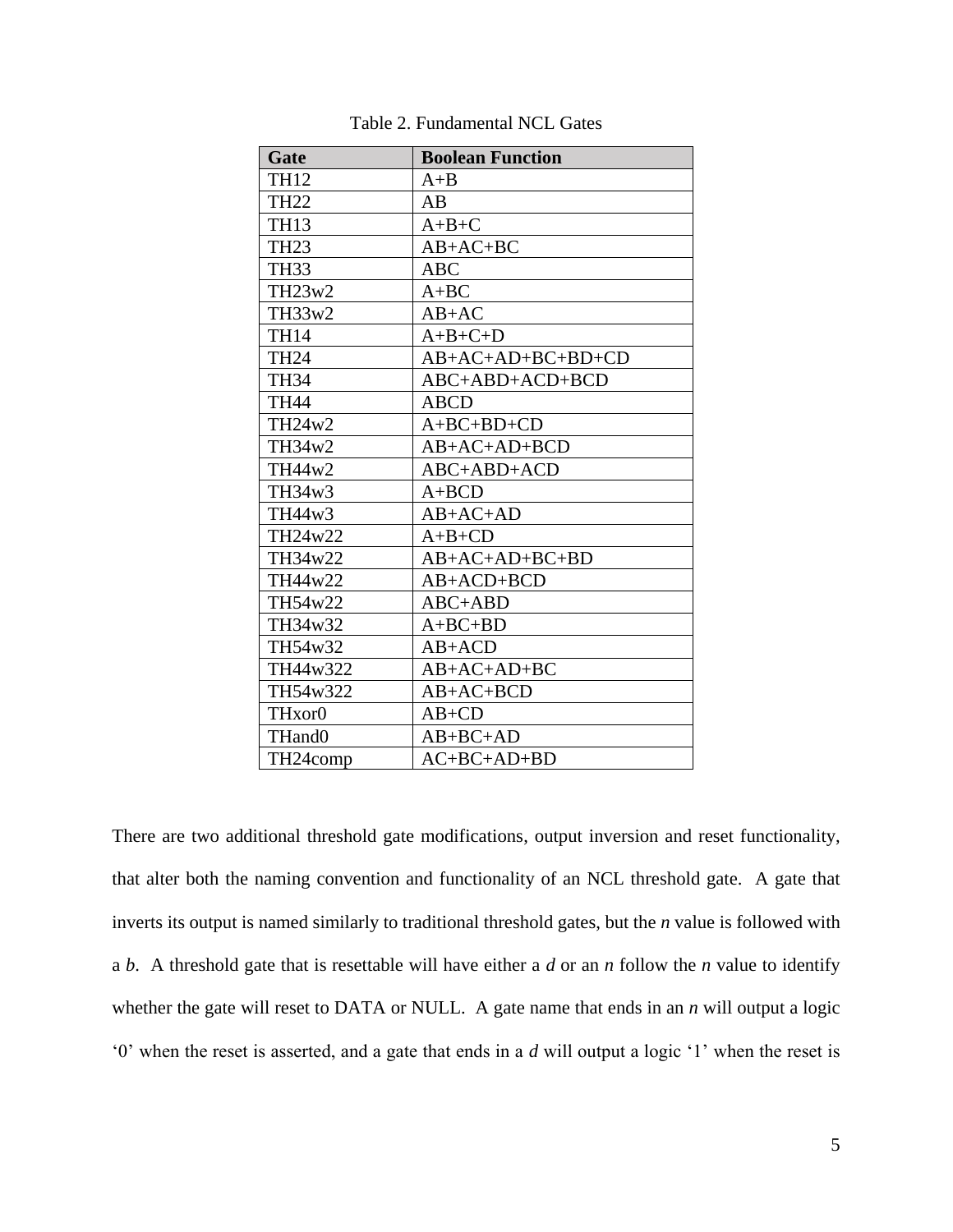asserted. Symbols for a normal, weighted, inverting, and DATA reset NCL threshold gates are found in Fig. 1.



Figure 1. NCL Threshold Gates (a) TH34 Gate (b) TH34w32 Weighted Gate (c) TH12b Inverting Gate (d) TH22n Reset Gate

#### **Hysteresis**

A key characteristic of NCL threshold gates is their implementation of hysteresis. Hysteresis enforces the paradigm that gate output is dependent on both the assertion of inputs and the current value of the gate output. In other words, hysteresis requires that all inputs de-assert before the gate output may de-assert. Proper functionality of the NCL handshaking protocol requires this hysteresis quality of NCL threshold gates. Communication among components of an NCL design is accomplished through an NCL handshaking protocol that alternates between DATA and NULL wavefronts which stem from the valid three-state encoding method {DATA0, DATA1, NULL} of dual-rail NCL signals. Handshaking results from intercomponent requests for DATA and NULL wavefronts in an alternating manner such that operations can complete without exact timing or clocking [5]. Handshaking is implemented through the utilization of completion detection components, multi-rail encodings, and standard logic completion signals [4].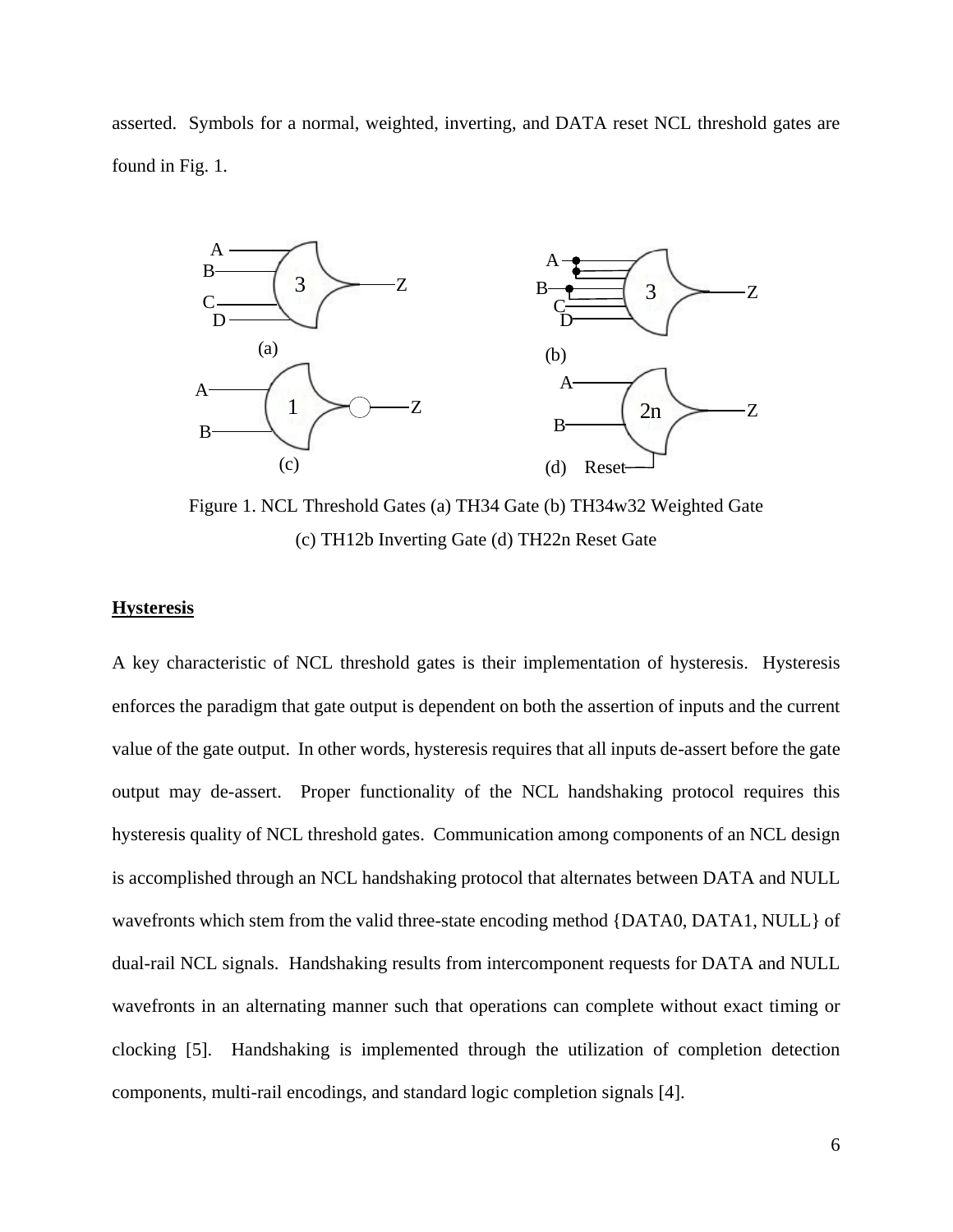#### **NCL Register**

Crucial to the understanding of DATA/NULL wavefront propagation in an NCL design is comprehension of a basic NCL register. These asynchronous registers are resettable to DATA or NULL, and they store single dual-rail signal values. These registers operate such that DATA and NULL wavefronts are accepted in an alternating manner like any NCL component. However, an NCL register also accepts and outputs a standard logic completion signal. The output completion signal, *ko*, is determined by the current contents of an NCL register. When the register is storing a NULL wavefront, the *k<sup>o</sup>* value is '1,' indicating a register's ability to accept a DATA wavefront. When the  $k<sub>o</sub>$  value is '1,' this is considered a request for data (*rfd*). Conversely, when the register is storing a DATA wavefront, the *k<sup>o</sup>* value is '0,' and this is considered a request for NULL (*rfn*), indicating that a register can output its DATA wavefront in exchange for an incoming NULL wavefront. A gate level schematic of a NULL reset NCL register is exhibited in Fig. 2.



Figure 2. NCL Dual-Rail Register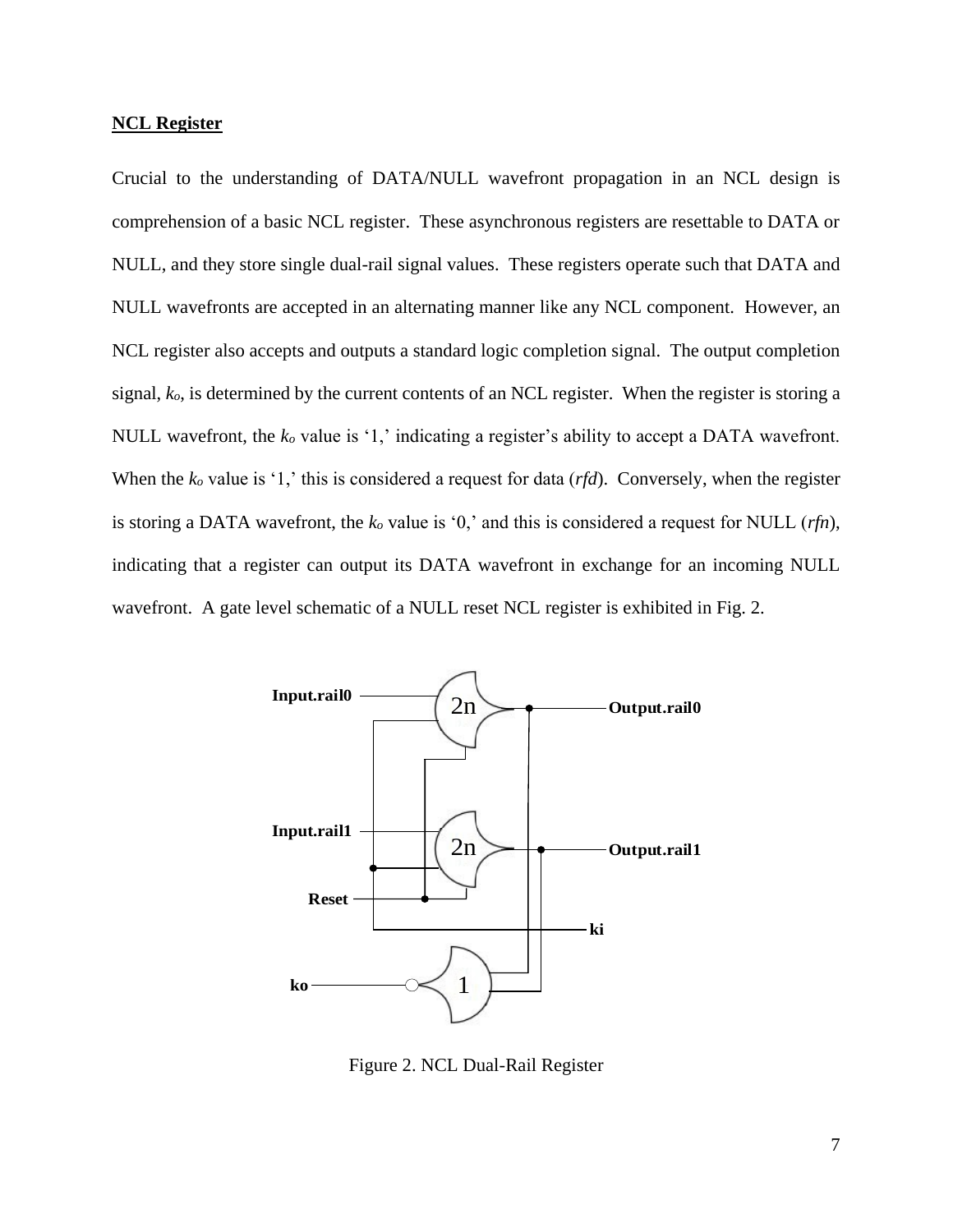Single NCL registers are grouped together to handle the processing of dual-rail vectors, and in doing so, a single *ko* value must be generated by grouping together the individual register *ko* signals [2]. The completion detection component for these NCL vector registers are THnn gates, where *n* is the number of *k<sup>o</sup>* signals. In instances where more than four of these NCL registers are used to store a dual-rail vector, the completion detection component is comprised of THnn gates that are staggered to eventually generate a single *ko* value for the register set. According to the previous NCL threshold gate description, using the THnn gates ensures that the final *ko* value for a register set will not be *rfd* until all internal *ko* values are also *rfd*. Similarly, the final *ko* value will not become *rfn* until all internal *ko* values are also *rfn*. There is another critical completion signal named  $k_i$  that is also a standard logic type, and this signal value is the  $k_o$  value generated by an NCL register in a successive pipeline stage. NCL registers function such that a DATA wavefront is only accepted when the subsequent register is requesting DATA (i.e.,  $k_i = \{1\}$ ). Similarly, NCL registers can only accept a NULL wavefront when the subsequent register is requesting NULL (i.e.,  $k_i = (0)$ ). It is the interaction of completion signals between NCL register stages from which the NCL handshaking protocol arises.

#### **Single-Stage NCL Pipeline**

As depicted in Fig. 3, two sets of NCL registers and an intermediate combinational logic block comprise the single-stage pipeline for an NCL design. In such a single-stage NCL pipeline, the only external signal required other than the expected DATA or NULL dual-rail wavefront is the *k<sup>i</sup>* value for the output register that would normally be generated by the *ko* value of a subsequent register. Within the pipeline stage, the output register's *ko* becomes the input register's *ki* signal. DATA and NULL wavefronts, indicated by the grey arrows in Fig. 3, flow in the opposite direction of the completion signals in an NCL design, identified by the black arrows. NCL systems are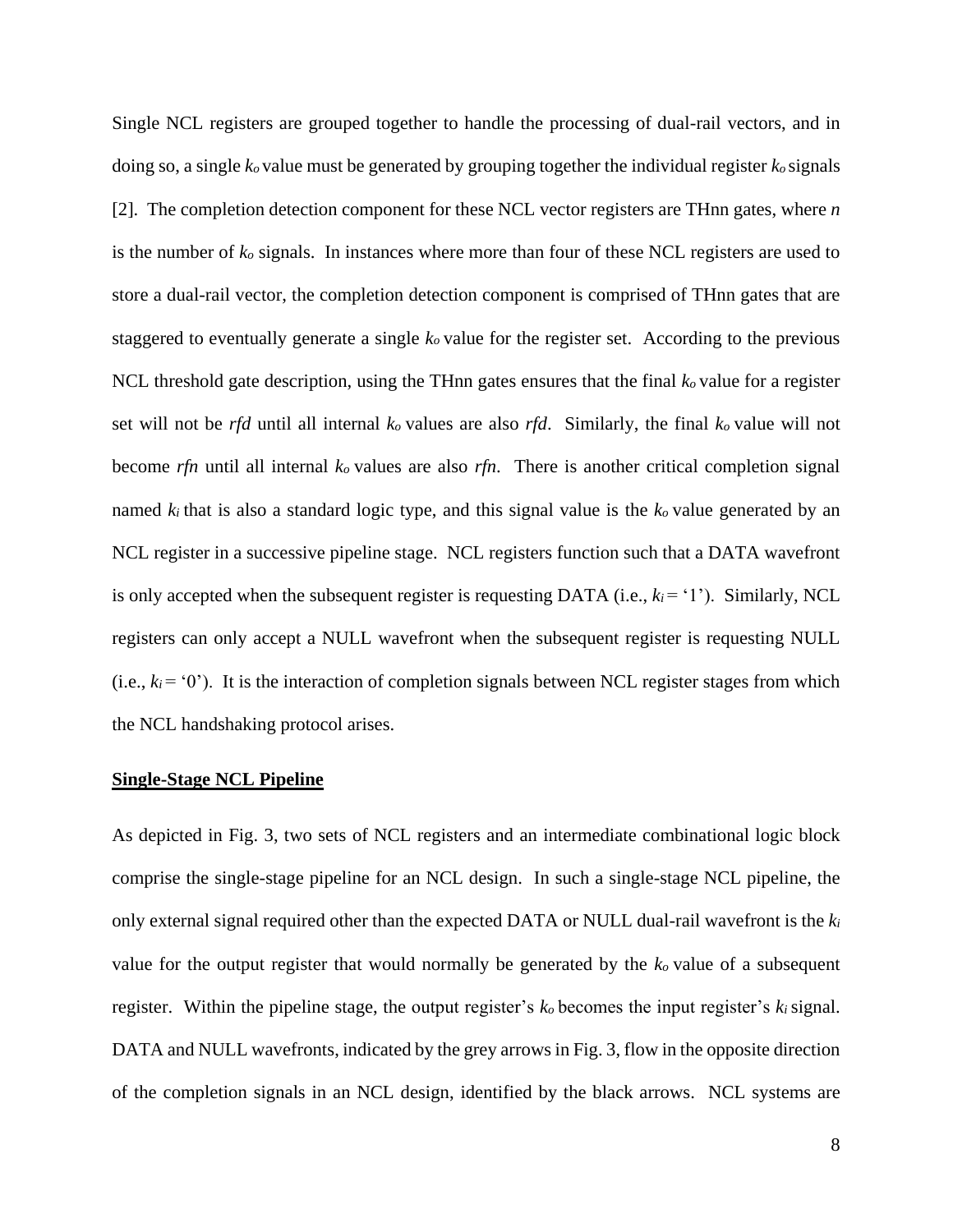usually initialized with a reset that causes NCL registers to output NULL, generating a *k<sup>o</sup>* value of '1,' or *rfd* [2]. This allows NCL registers to accept a DATA wavefront upon system initialization. When DATA is presented at the input of this NCL input register, the DATA wavefront will be latched by the register since its  $k_i$  value is '1.' Once this DATA wavefront is latched, the input register's *ko* becomes a '0,' or *rfn*. After being latched by the input register, the DATA wavefront propagates through the NCL combinational logic block to the input of the output NCL register. Once the external  $k_i$  is asserted, the DATA wavefront will be latched by the output NCL register, and both registers in the single-stage pipeline will have *ko* values of '0.' This means that both registers will now be requesting a NULL wavefront. According to the NCL handshaking protocol, a NULL wavefront should now be delivered to the input of the NCL input register. Since the internal completion signal ( $k_i$  of input register;  $k_o$  of output register) is  $rfn$ , this NULL wavefront will be latched by the input register. As before, this NULL wavefront will then be propagated throughout the combinational logic block and presented to the input of the NCL output register. Only when the external  $k_i$  is de-asserted will the output register latch this NULL wavefront, completing a DATA-NULL cycle [4]. When this occurs, both registers in this single-stage pipeline will be requesting a DATA wavefront, as they were just after initialization.



Figure 3. Single-Stage NCL Pipeline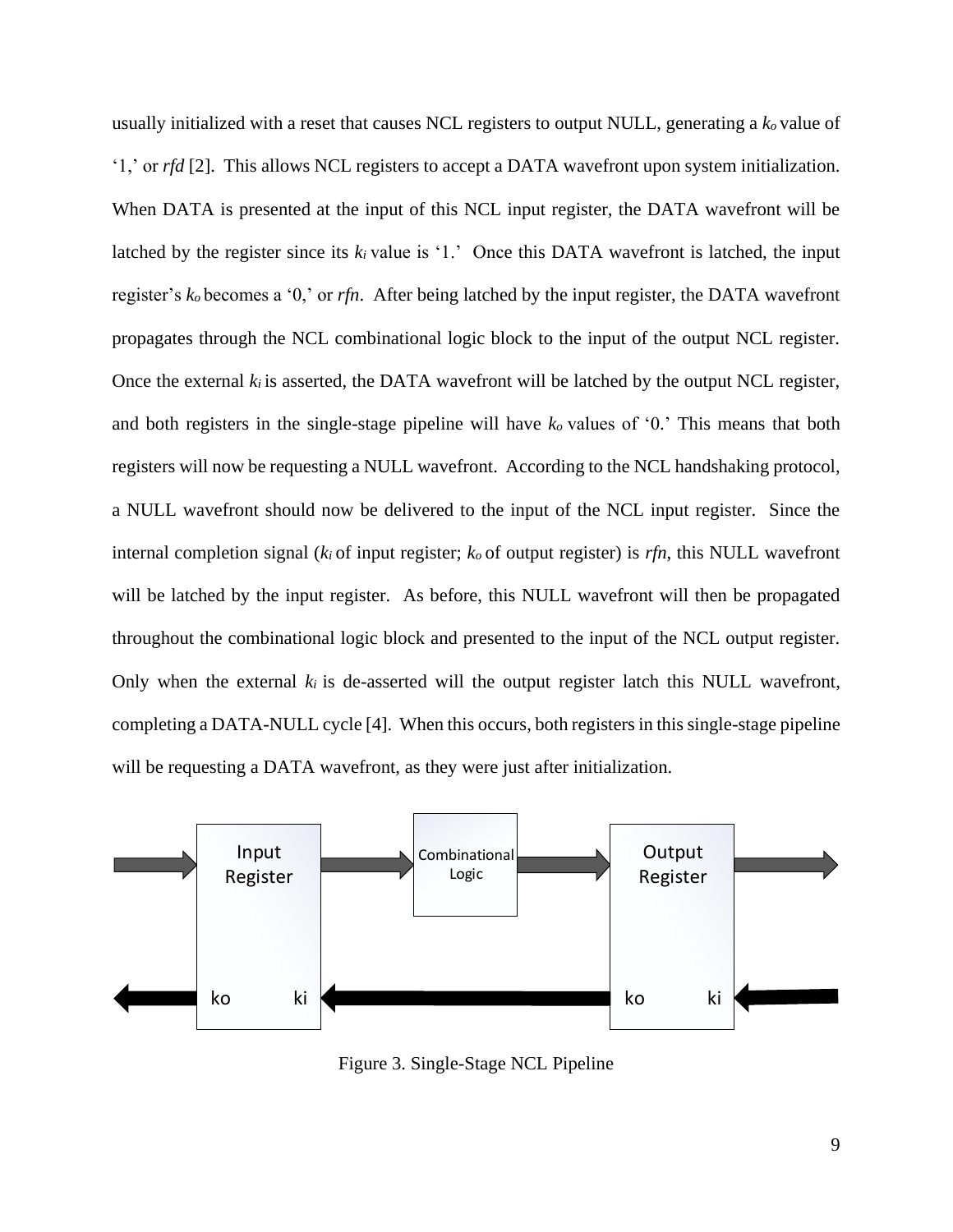Asynchronous systems that are designed with NCL do not have clock cycles as traditional synchronous systems do, so their performance is measured by DATA-to-DATA time, or the time between two successive DATA wavefronts. Since this DATA-to-DATA cycle is generated by the NCL handshaking protocol, operations are event-driven, not clock-driven. This quality of NCL results in average-case performance, contrasting the worst-case performance of synchronous designs [4]. Additionally, this protocol facilitates normal circuit operation in extreme environments that would negatively impact the functionality of synchronous systems.

#### **III. Approach**

#### **A. Drawbacks of NCL Bus**

Just as in synchronous IC designs, asynchronous architectures can utilize a bus for intercomponent data transfers and any other component communication in a system, but this traditional communication method has characteristics that become cumbersome in asynchronous systems designed with NCL.

The most impactful difference between the bus communication architecture in synchronous versus asynchronous designs is that in synchronous systems, the bus is only responsible for data delivery, whereas an asynchronous bus is required to deliver DATA and NULL wavefronts to system components [2]. In the common implementation of an NCL bus, it is necessary to attach pulldown resistors to each bus wire so that a '0' can be delivered to system components from each bus wire, resulting in delivery of a NULL wavefront. Without this implementation, the bus wires would be floating during NULL wavefront delivery, resulting in a number of issues including large short circuit power consumption and even disruption of circuit operation. Delivery of DATA wavefronts to asynchronous components does not require additional overhead to support it because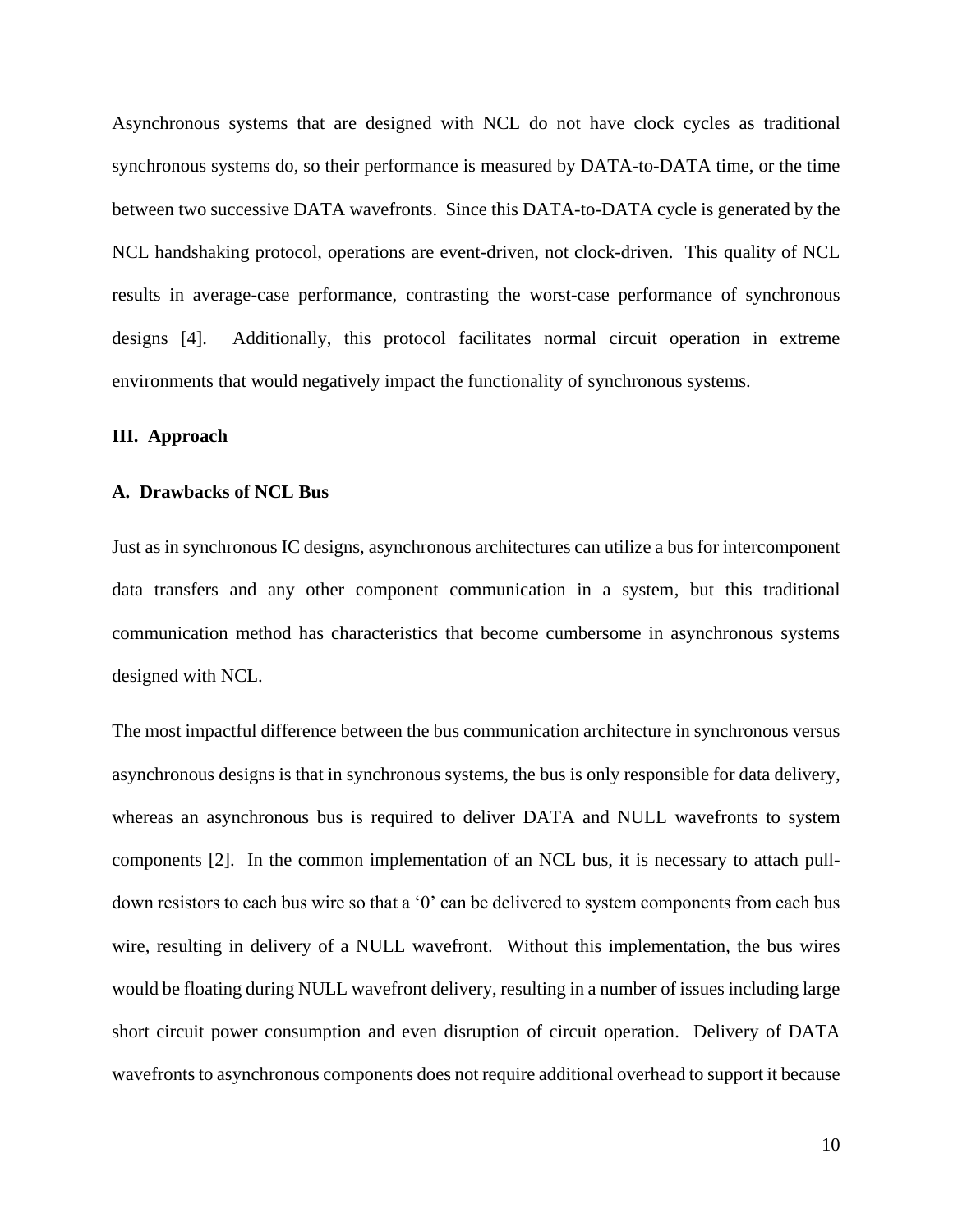either *rail0* or *rail1* of an NCL dual-rail signal will be assigned logic '1' during a DATA wavefront. This communication architecture can be identified in Fig. 4(a), and its structure is not complicated with regards to the number of components. Additionally, this architecture demonstrates efficient performance in combination with little area requirements. However, the pull-down resistors associated with each bus wire result in higher power consumption when driving these wires to logic '1' because the current in a bus wire present during a DATA wavefront will sink through the pull-down resistors. Upon delivery of a DATA wavefront, the successive NULL wavefront that is expected by NCL components will be presented by discharging asserted bus wires with the pulldown resistor network. A secondary drawback of this bus communication architecture is that the pull-down resistor network causes rise and fall delays when the bus wires are asserted and deasserted. These architectural disadvantages lay the foundation for further research into new methods of communication among asynchronous components that improve upon bus disadvantages while maintaining the inherent advantages of circuits designed with NCL.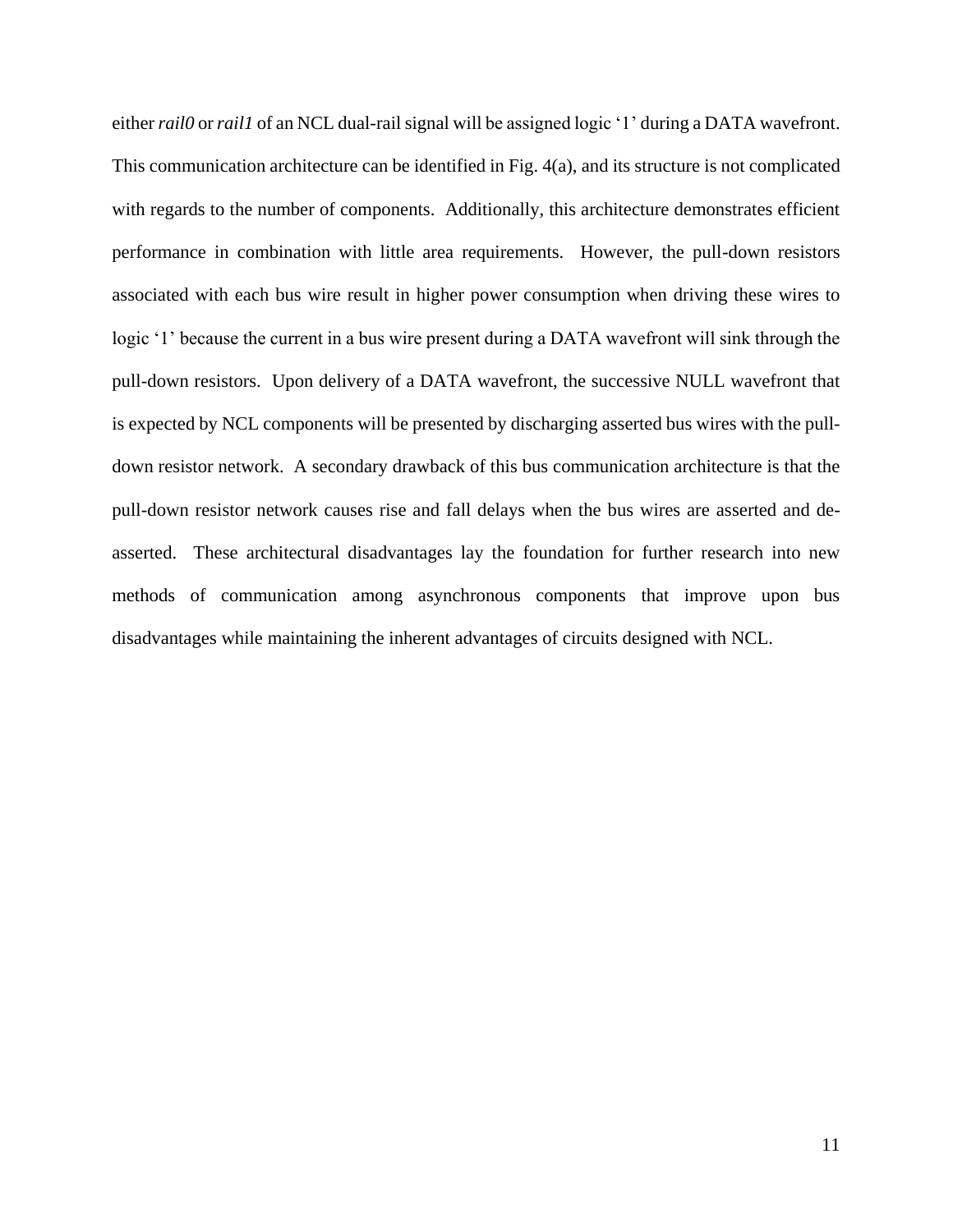

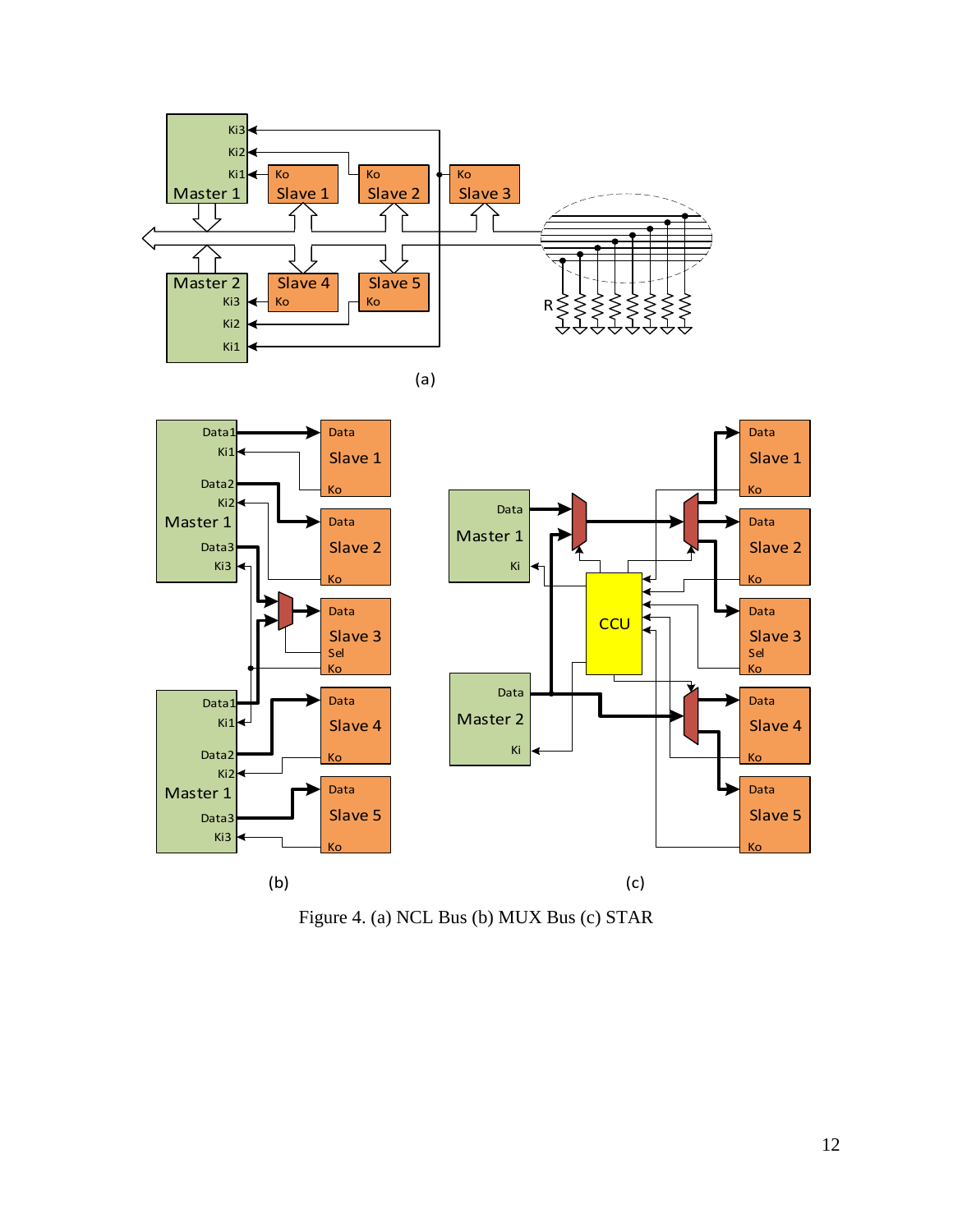#### **B. Proposed Alternative Communication Architectures**

In response to the drawbacks of the NCL bus communication architecture, MUX Bus and STAR asynchronous communication architectures are designed and tested. These proposed architectures promote improved rise and fall times for information transmission between system components, and both architectures feature multiplexers at the inputs of slave components. In both designs, *select* signals for these multiplexers are generated that identify which master and slave components are involved in DATA/NULL wavefront conveyance. Between the two new architecture proposals, STAR requires less control logic at the expense of increased NCL gate count and therefore area.

#### **C. MUX Bus**

MUX Bus architecture is depicted in Fig. 4(b), and this implementation consists of multiplexerbased control to connect several master-slave combinations. Since *select* signals can exclude master component outputs from being delivered to certain slave components, there is a possibility in some instances that there could exist multiple non-overlapping master-slave combinations at a given time. *Select* signals are determined by the system control finite state machine (FSM) upon decoding and interpreting an instruction, and they are taken as inputs by the slave data input multiplexers to determine the data paths from master to slave components in the system. The *select*, *ko*, and *k<sup>i</sup>* signals necessary for proper handshaking protocol functionality originate from the slave component. For example, if a multiplier is attempting to send data to a register, the appropriate *select* signal is generated such that the multiplier output is received by the register's data input multiplexer. With respect to this specific example, the multiplier is the master that will be waiting on the register (the slave component) to change its *k<sup>o</sup>* output from '1' to '0,' indicating that it has received the DATA wavefront and is now ready for a NULL wavefront. Since this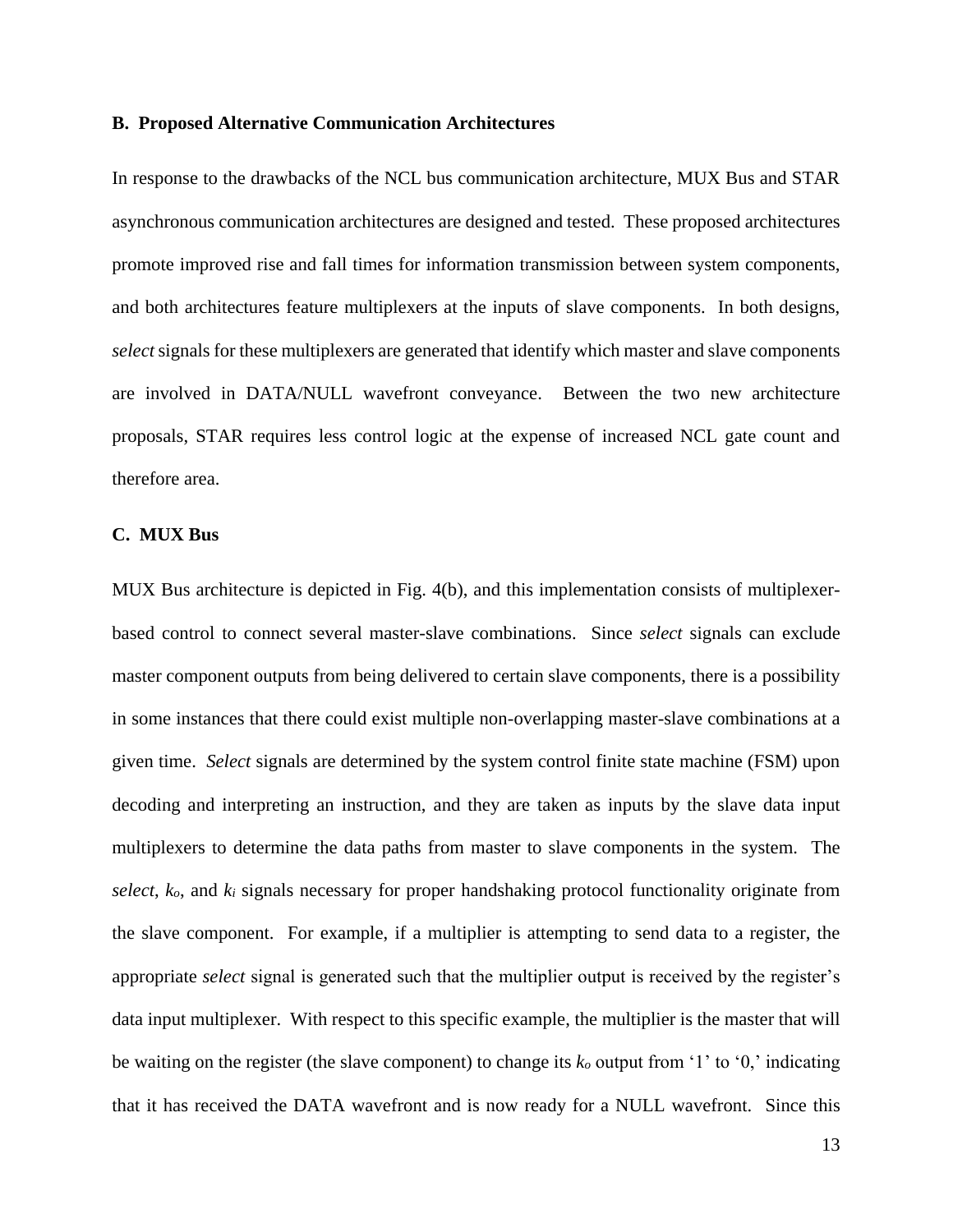register *k<sup>o</sup>* is sent to the master as the multiplier *ki* input, the multiplier will send a NULL wavefront to the slave multiplexer once the *rfn* is received. The register multiplexer then propagates the NULL wavefront to the slave, changing the register *k<sup>o</sup>* value to '1' from '0' to indicate that it is prepared to accept another DATA wavefront.

### **D. STAR**

Different from MUX Bus architecture in STAR architecture is the Central Control Unit (CCU) that is responsible for *select* signal generation for all component data input multiplexers. STAR architecture is identified in Fig. 4(c). The CCU generates these *select* signals based on the *k<sup>o</sup>* completion signals of the system and the communication instructions from the system FSM. As with other NCL components, the CCU requires a NULL wavefront after it propagates a DATA wavefront throughout a system for reinitialization to process successive DATA wavefronts. Since the CCU is dependent upon instructions from the system FSM, STAR does not maintain the MUX Bus architectural advantage of allowing non-overlapping instructions (multiple groups of slavemaster components). Therefore, execution time for STAR is expected to be longer when compared to the two alternative architectures discussed. In addition, due to the decoder in the CCU that generates the system's internal handshaking and selection logic, there are specific instructions that may have a longer execution time. The instructions that will be affected most by this structural alteration are instructions that require multiple DATA-NULL cycles.

In lieu of accepting every component *k<sup>o</sup>* signal, the CCU generates the required internal system signals based off a given instruction. These instructions are delivered to the CCU as previous instructions are completed, as identified by the completion logic. This aspect of STAR makes the architecture handle the least amount of input/output of the three transfer architectures discussed.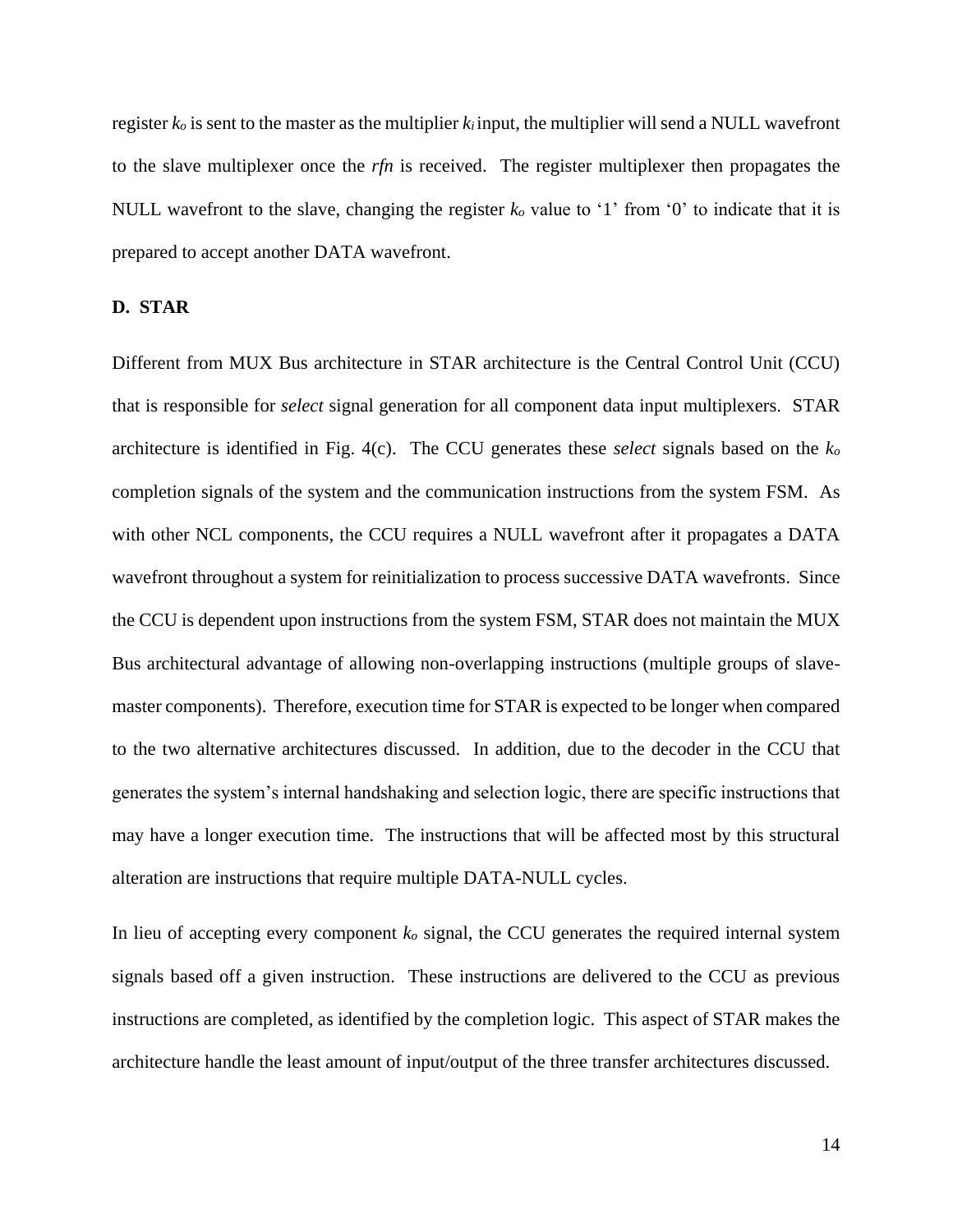#### **IV. Results and Comparisons**

#### **A. Tested Components**

All three data transfer architectures utilized the same five NCL components for communication during simulation. The five components used were two 8-bit NCL registers, an 8-bit NCL program counter (PC), a  $4 \times 4$  NCL multiplier, and an 8-bit NCL ripple-carry adder. Each of these components, regardless of the architecture, was designed to operate with 8-bit dual-rail signals. Furthermore, all components and data transfer architectures themselves were simulated with the IBM 130nm semiconductor process.

#### **B. Test Setup**

Each data communication architecture was functionally verified in VHDL, flattened into an NCL threshold gate netlist, imported into Cadence, and simulated at the transistor-level in the 130nm IBM semiconductor process so that power and timing data could be determined. The sole differences between the simulated transfer architectures were how DATA and NULL wavefronts were delivered to the NCL components of the design. Obtaining meaningful power and timing information was achieved by designing architecture-specific VerilogA controllers to be associated with their appropriate architecture symbols in the Cadence schematic environment so that inputs could be delivered to the architectures. Similarly, the outputs of each communication architecture were delivered to their respective VerilogA controller to allow the three systems to fully simulate and be self-dependent once the simulation was started.

Not only did each transfer architecture use the same components, but they also implemented the same instruction set to guarantee comparable results. The instruction set is as follows: (1) Load a register with a value; (2) Load data into the multiplier; (3) Load a second register with the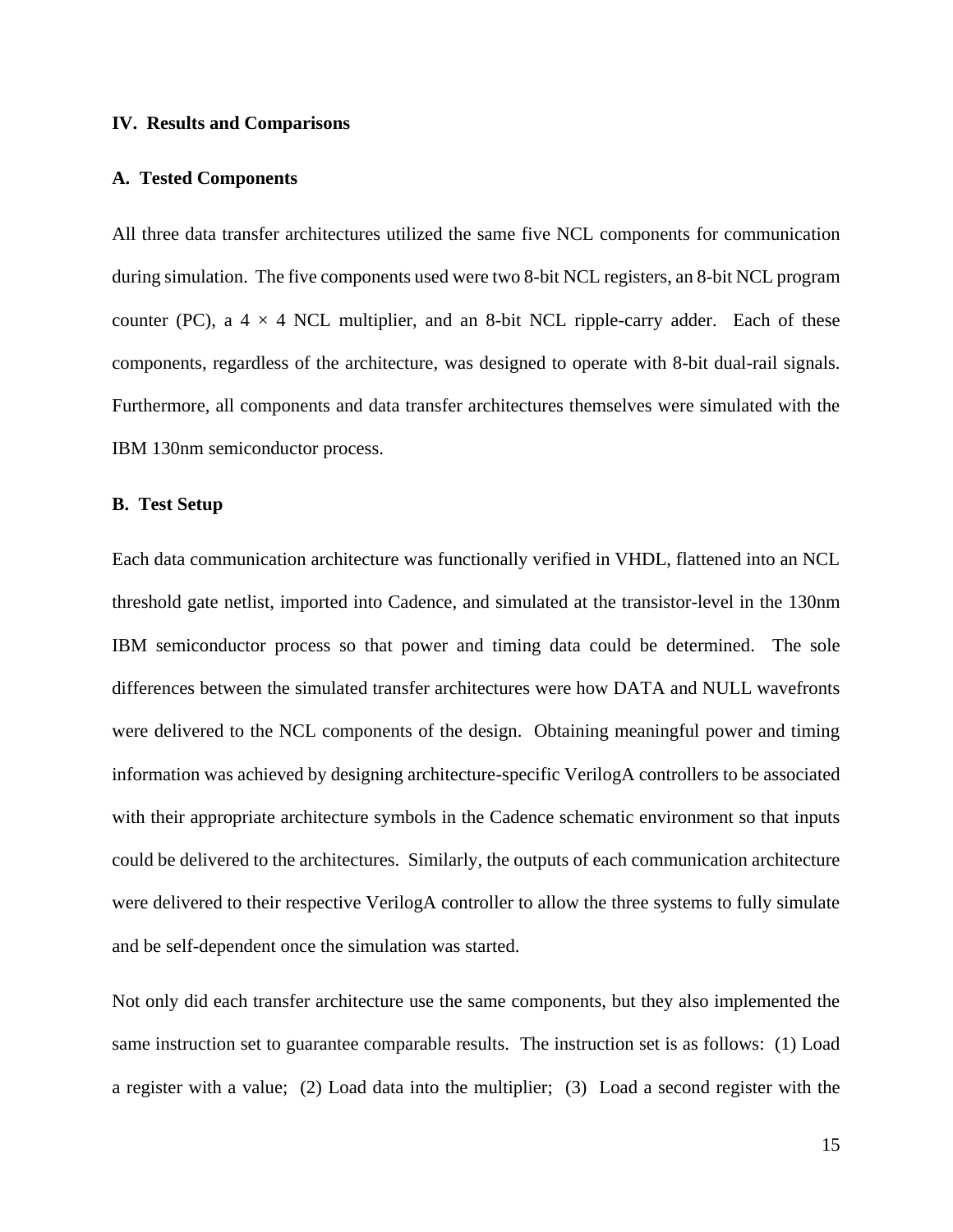multiplier output; (4) Store a register value into input *A* of the adder; (5) Store the second register value into input *B* of the adder; (6) Store the adder output to a register; (7) Deactivate the program counter and store the final PC value into a register. The final NCL register contents should be the final PC value and the result of the addition step.

#### **C. Simulation Results**

Performance characteristics of the data transfer architectures that were deemed important for meaningful comparisons were speed, leakage power, size, and active energy. Active energy indicates the energy that an architecture consumes during execution of the aforementioned instruction set. Size was gauged on the quantity of NCL threshold gates utilized in each architecture implementation. Leakage power is a designation of the power consumed when architectures are idle. The results with regards to these performance indices are shown in Table 3.

| <b>Transfer Architecture</b> | <b>NCL Bus</b> | <b>MUX Bus</b> | <b>STAR</b> |
|------------------------------|----------------|----------------|-------------|
| <b>NCL Gate Count</b>        | 1,292          | 1,621          | 1,962       |
| Active Energy (picojoules)   | 74.33          | 10.41          | 18.7        |
| Leakage Power (microwatts)   | 0.855          | 1.648          | 2.078       |
| Execution Time (nanoseconds) |                | 12.3           |             |

Table 3. Data Transfer Architecture Performance Comparison

According to the data presented in Table 3, the two proposed data transfer alternatives showed improvements in some areas when compared to the NCL bus implementation, but these architectures also had some comparative disadvantages. Thus, there are specific situations where one might choose NCL bus over either of the proposed architectures and vice versa. Due to the absence of pull-down resistors on bus wires that would need to be asserted/de-asserted during execution, MUX bus achieves a shorter execution time than NCL bus. The active energy of MUX bus is less than that of NCL bus for the same logic (14% of NCL bus active energy). Since MUX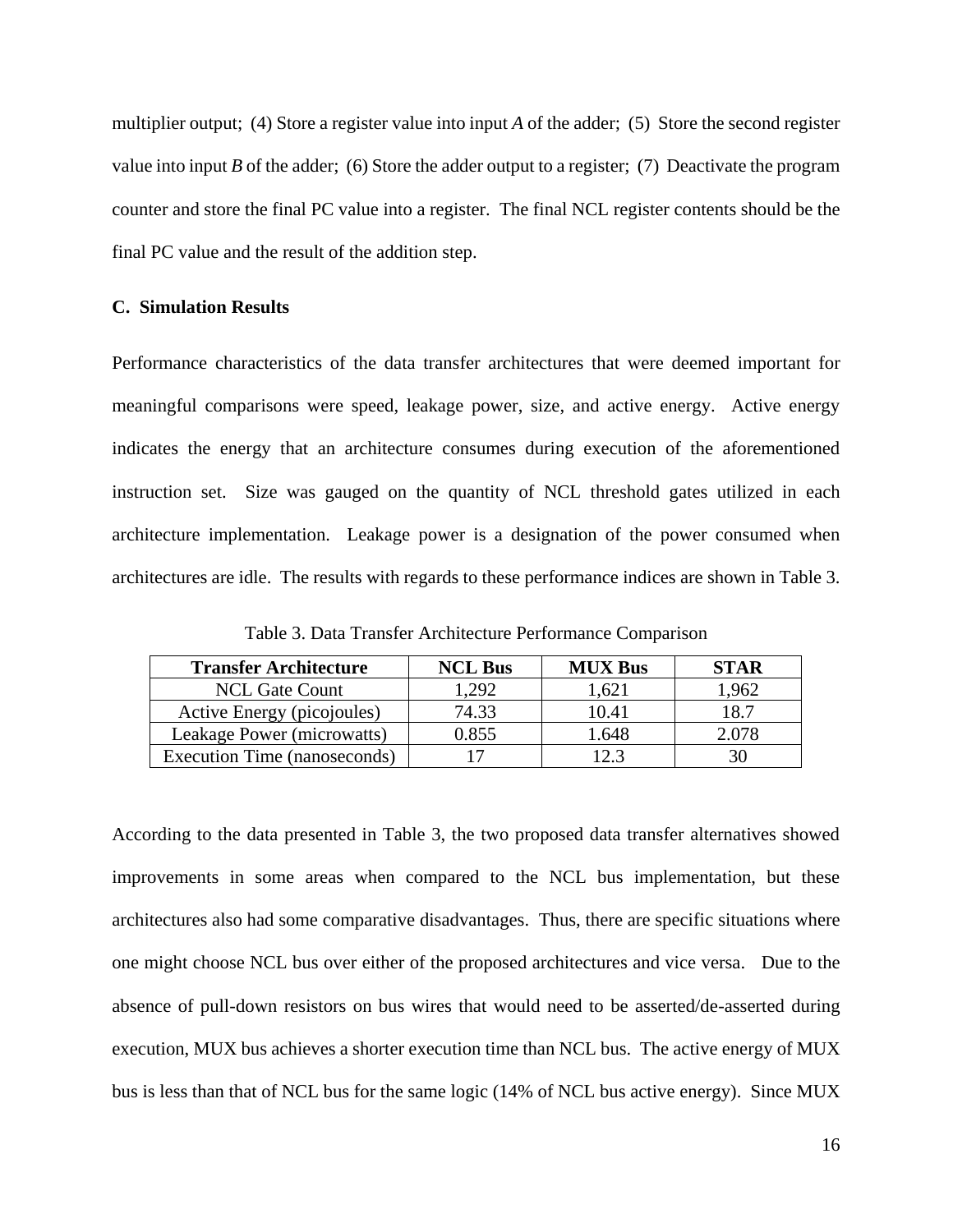bus implemented multiplexers for master/slave component communication, this instinctively results in more NCL gates. The increased gate count in MUX bus is also the reason for increased idle-state leakage power when compared to NCL bus (92% increase). Thus, MUX bus is the advantageous architecture when importance is placed on execution time or active energy, as opposed to space and leakage power. However, NCL bus remains ideal in situations that are constrained by space requirements or that allow systems to idle for lengthy amounts of time.

The differences between STAR architecture and MUX bus architecture are minimal, so similar trends with regards to performance measurements are anticipated. STAR architecture and MUX bus architectures are quite alike, with the caveat that STAR utilizes a CCU to generate *select* signals for the multiplexers that are responsible for controlling component data inputs and the handshaking protocol through *k<sup>i</sup>* selection. The CCU naturally resulted in more NCL threshold gates than MUX bus (around 300 more gates than MUX bus). This additional component, while reducing the number of inputs required for proper system functionality, did come with some expenses. The execution time of STAR architecture was nearly double that of the NCL bus architecture, and it had a 52% NCL gate increase over NCL bus (roughly 700 more NCL threshold gates). Again, the increased gate count naturally equates to increased leakage power when the system idles. The major advantage of STAR over the traditional NCL bus architecture is decreased active energy, as is the case with MUX bus. STAR had 25% of the active energy demanded by the NCL bus, and like MUX bus, this is because of the absence of bus wires that are tied to a pulldown resistor network. As the CCU is essentially a large decoder, the increased execution time of STAR over NCL bus can be attributed to the interpretation of data communication instructions and to the absence of multiple master-slave communication paths at once. In closure, utilization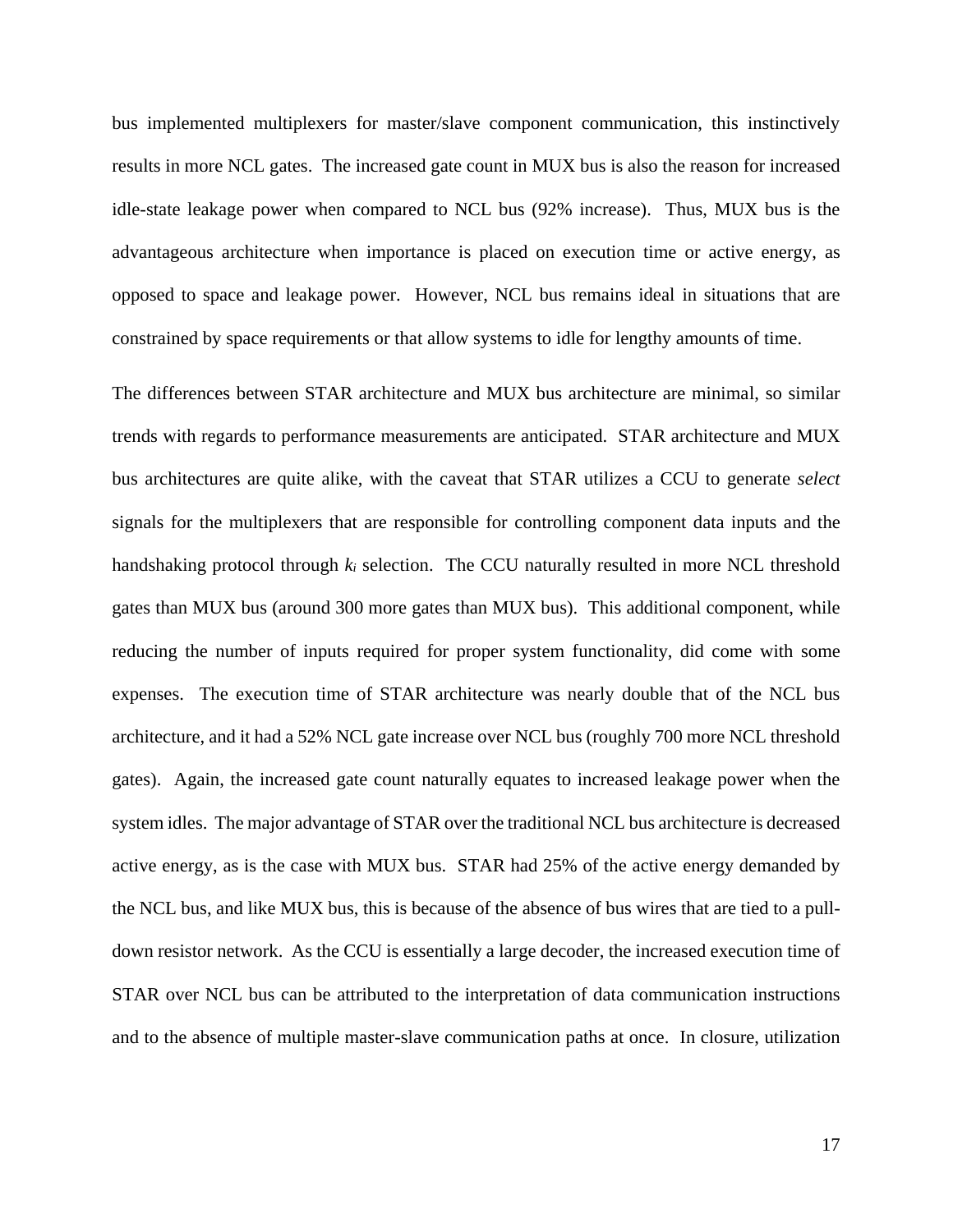of the STAR architecture seems to be limited by chip area requirements and leakage power constraints.

## **V. Conclusion**

This research proposed, implemented, and analyzed the tradeoffs of two new data transfer architectures as alternatives to the typical NCL bus communication method. These new architectures succeeded in reducing the active energy requirements for asynchronous systems designed with NULL Convention Logic (NCL). On-chip area and leakage power are sacrificed in both implementations to achieve this advantage. Consequently, chip designers should consider all project-specific design constraints when choosing between any of these transfer architectures.